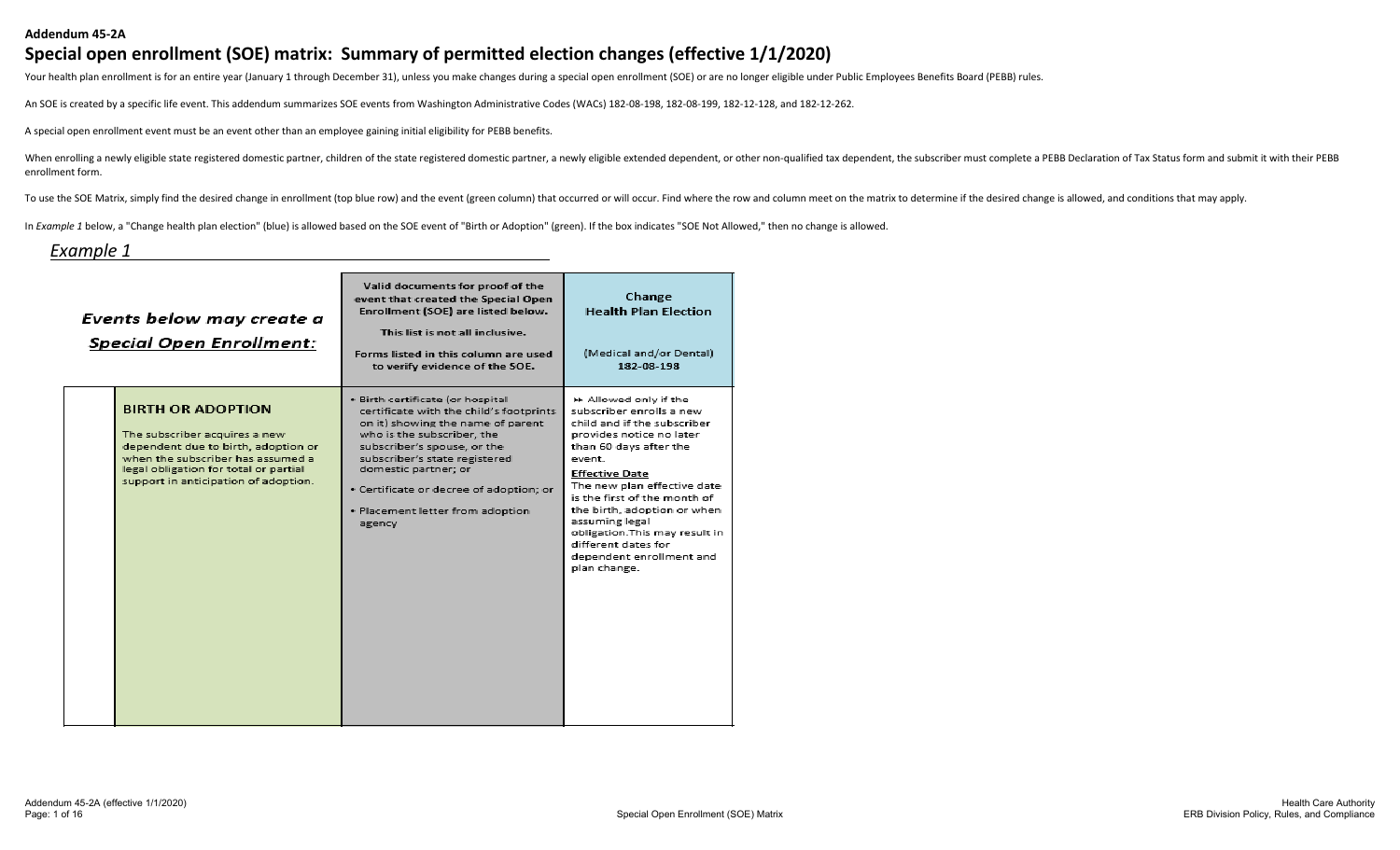#### **Addendum 45-2A**

# **Special open enrollment (SOE) matrix: Summary of permitted election changes (effective 1/1/2020)**

This matrix only summarizes special open enrollment events in chapters 182-08 and 182-12 WAC and the corresponding actions that are allowed. It does not describe other circumstances such as initial eligibility, open enroll Notification of the SOE event **must be received no later than sixty (60) days after the event occurs**, except for Medicare entitlement SOE event #14.

> Provides example(s) of Internal Revenue Service (IRS) "consistency rule;" the election change must be allowable under Internal Revenue Code and Treasury regulations, and correspond to and be consistent with the event tha

|              | Events below may create a<br><b>Special Open Enrollment:</b>                                                                                                                                                                                                                                  | Valid documents for proof of the<br>event that created the Special Open<br>Enrollment (SOE) are listed below.<br>This list is not all inclusive.<br>Documents listed in this column are<br>used to verify evidence of the SOE.                                                                                     | Change<br><b>Health Plan Election</b><br>(Medical and/or Dental)<br>182-08-198                                                                                                                                                                                                                                                                                     | <b>Enroll Eligible</b><br>Dependent(s)<br><b>Health Plan Coverage</b><br>(Medical and/or Dental)<br>182-12-262                                                                                                                                                                                                                                                                                                                                                                                            | <b>Remove Eligible</b><br>Dependent(s)<br>from<br><b>Health Plan Coverage</b><br>(Medical and/or Dental)<br>182-12-262                                                                                                                                                                                                                                                                                                                    | <b>Waive</b><br><b>Enrollment in Medical</b><br>(Employees Only)<br>182-12-128                                                                                                                                                                                                                                                                                                                                                    | <b>Return from Waived</b><br><b>Enrollment in Medical</b><br>(Employees Only)<br>182-12-128                                                                                                                                                                                                                                                                                                                                                                                                                           | <b>Enroll In or Change</b><br><b>Premium Payment Plan</b><br>(Employees Only)<br>182-08-199                                                                                                                                                                                                                                                                                                                                            | <b>Enroll In or Change</b><br><b>Medical FSA</b><br>(Employees Only)<br>182-08-199                                                                                                                                                                                                                                                                                                                                                                                                                                                                                           | <b>Enroll In or Change</b><br><b>DCAP</b><br>(Employees Only)<br>182-08-199                                                                                                                                                                                                                                                                                                                                                                                                                                                                                               |
|--------------|-----------------------------------------------------------------------------------------------------------------------------------------------------------------------------------------------------------------------------------------------------------------------------------------------|--------------------------------------------------------------------------------------------------------------------------------------------------------------------------------------------------------------------------------------------------------------------------------------------------------------------|--------------------------------------------------------------------------------------------------------------------------------------------------------------------------------------------------------------------------------------------------------------------------------------------------------------------------------------------------------------------|-----------------------------------------------------------------------------------------------------------------------------------------------------------------------------------------------------------------------------------------------------------------------------------------------------------------------------------------------------------------------------------------------------------------------------------------------------------------------------------------------------------|-------------------------------------------------------------------------------------------------------------------------------------------------------------------------------------------------------------------------------------------------------------------------------------------------------------------------------------------------------------------------------------------------------------------------------------------|-----------------------------------------------------------------------------------------------------------------------------------------------------------------------------------------------------------------------------------------------------------------------------------------------------------------------------------------------------------------------------------------------------------------------------------|-----------------------------------------------------------------------------------------------------------------------------------------------------------------------------------------------------------------------------------------------------------------------------------------------------------------------------------------------------------------------------------------------------------------------------------------------------------------------------------------------------------------------|----------------------------------------------------------------------------------------------------------------------------------------------------------------------------------------------------------------------------------------------------------------------------------------------------------------------------------------------------------------------------------------------------------------------------------------|------------------------------------------------------------------------------------------------------------------------------------------------------------------------------------------------------------------------------------------------------------------------------------------------------------------------------------------------------------------------------------------------------------------------------------------------------------------------------------------------------------------------------------------------------------------------------|---------------------------------------------------------------------------------------------------------------------------------------------------------------------------------------------------------------------------------------------------------------------------------------------------------------------------------------------------------------------------------------------------------------------------------------------------------------------------------------------------------------------------------------------------------------------------|
| 1            | <b>MARRIAGE</b><br>The subscriber acquires a new<br>dependent due to marriage.<br>The required form must be received no<br>later than 60 days after the date of<br>marriage.                                                                                                                  | · Marriage certificate<br>If adding a new spouse, the<br>subscriber must also provide<br>evidence that the marriage is still<br>valid (e.g., a utility bill within the last<br>2 months showing both your and your<br>spouse's name).                                                                              | >> Allowed only if the<br>subscriber enrolls a new<br>spouse.<br><b>Effective Date</b><br>The new plan effective date is<br>the first of the month after the<br>later of:<br>(a) Date of marriage,<br>or<br>(b) Date form is received.<br>If the later of (a) or (b) is the<br>first day of the month, the<br>effective date is that day.                          | >> The subscriber may<br>enroll a new spouse and any<br>dependent children of the<br>spouse. Existing uncovered<br>dependents may not be<br>enrolled.<br><b>Enrollment Date</b><br>Enrollment is effective the<br>first day of the month after<br>the later of:<br>(a) Date of marriage,<br>or<br>(b) Date form is received.<br>If the later of (a) or (b) is the<br>first day of the month, the<br>enrollment date is that day                                                                           | >> Allowed only if the<br>dependent enrolls in the<br>new spouse's employer-<br>based group health plan.<br><b>Remove Date</b><br>Remove the dependent<br>from coverage the last day<br>of the month of the later of:<br>(a) Date of marriage,<br>(b) Date form is received<br>If the later of (a) or (b) is the<br>first day of the month, the<br>remove date is the last day<br>of the previous month.                                  | Allowed only if the<br>employee enrolls in medica<br>under the new spouse's<br>employer-based group<br>health plan.<br><b>Waive Date</b><br>Waive coverage the last day<br>of the month of the later of<br>(a) Date of marriage,<br>(b) Date form is received.<br>If the later of (a) or (b) is the<br>first day of the month, the<br>waive date is the last day of<br>the previous month.                                        | >> The employee may enroll<br>in order to enroll a new<br>spouse or children acquired<br>through the marriage.<br><b>Existing uncovered</b><br>dependents may not be<br>enrolled.<br><b>Enrollment Date</b><br>Enrollment is effective the<br>first day of the month after<br>the later of:<br>(a) Date of marriage,<br>(b) Date form is received.<br>If the later of (a) or (b) is the<br>first day of the month, the<br>enrollment begins on that<br>day.                                                           | ▶ Premium payment plan<br>changes are allowed when<br>consistent with a change in<br>PEBB health plan<br>enrollment.<br>Premiums may be collected<br>pre-tax if a spouse and/or<br>dependents qualify as tax<br>dependents (unless<br>otherwise requested).                                                                                                                                                                            | >> The employee may enr<br>or increase election for a<br>tax-dependent spouse or<br>tax-dependent children, or<br>decrease election if the<br>employee or tax-dependent<br>children gain eligibility and<br>enroll in a new spouse's<br>health plan or FSA.<br>The enrollment or change is<br>effective the first day of the<br>month following the later<br>(a) Date of marriage,<br>(b) Date form is received.<br>If the later of (a) or (b) is the<br>first day of the month, the<br>enrollment or change in<br>election begins on that day.                              | >> The employee may enroll<br>or increase election if<br>gaining a new IRC Section<br>21(b)(1) qualifying<br>individual, or decrease or<br>cease election if a new tax-<br>dependent spouse is not<br>employed or makes a DCAP<br>coverage election under<br>their plan.<br>The enrollment or change is<br>effective the first day of the<br>month following the later<br>of:<br>(a) Date of marriage,<br>or<br>(b) Date form is received.<br>If the later of (a) or (b) is the<br>first day of the month, the<br>enrollment or change in<br>election begins on that day. |
| $\mathbf{2}$ | <b>REGISTERING A STATE</b><br><b>REGISTERED</b><br><b>DOMESTIC PARTNERSHIP</b><br>The subscriber acquires a new<br>dependent due to registering a state<br>registered domestic partnership.<br>The required form must be received no<br>later than 60 days after the date of<br>registration. | · Certificate of state-registered<br>domestic partnership or legal union<br>If adding a state registered domestic<br>partner, the subscriber must also<br>provide evidence that the partnership<br>is still valid (e.g., a utility bill within<br>the last 2 months showing both your<br>and your partner's name). | >> Allowed only if the<br>subscriber enrolls a new state<br>registered domestic partner.<br><b>Effective Date</b><br>The new plan effective date is<br>the first of the month after the<br>later of:<br>(a) Date of registration,<br>(b) Date form is received.<br>If the later of (a) or (b) is the<br>first day of the month, the<br>effective date is that day. | >> The subscriber may<br>enroll a newly eligible state<br>registered domestic partner<br>and any dependent children<br>of the new state registered<br>domestic partner. Existing<br>uncovered dependents may<br>not be enrolled.<br><b>Enrollment Date</b><br>Enrollment is effective the<br>first day of the month after<br>the later of:<br>(a) Date of registration,<br>or<br>(b) Date form is received<br>If later of (a) or (b) is the<br>first day of the month, the<br>enrollment date is that day | Allowed only if the<br>dependent enrolls in the<br>new state registered<br>domestic partner's<br>employer-based group<br>health plan.<br><b>Remove Date</b><br>Remove the dependent<br>from coverage the last day<br>of the month of the later of:<br>(a) Date of registration,<br>(b) Date form is received<br>If the later of (a) or (b) is the<br>first day of the month, the<br>remove date is the last day<br>of the previous month. | Allowed only if the<br>employee enrolls in medical<br>under the new state<br>registered domestic<br>partner's employer-based<br>group health plan.<br><b>Waive Date</b><br>Waive coverage the last day<br>of the month of the later of<br>(a) Date of registration,<br>or<br>(b) Date form is received<br>If the later of (a) or (b) is th<br>first day of the month, the<br>waive date is the last day of<br>the previous month. | >> The employee may enroll<br>in order to enroll a state<br>registered domestic partner<br>or children acquired<br>through the state registered<br>domestic partnership.<br><b>Existing uncovered</b><br>dependents may not be<br>enrolled.<br><b>Enrollment Date</b><br>Enrollment is effective the<br>first day of month after the<br>later of:<br>(a) Date of registration,<br>(b) Date form is received.<br>If the later of (a) or (b) is the<br>first day of the month, the<br>enrollment begins on that<br>day. | ▶ Premium payment plan<br>changes are allowed when<br>consistent with a change in<br>PEBB health plan<br>enrollment.<br>In most cases, premiums<br>are collected post-tax<br>because the domestic<br>partner may not be<br>considered a tax<br>dependent.<br>Premiums may be collected<br>pre-tax if a state registered<br>domestic partner and/or<br>children of a state<br>registered domestic partner<br>qualify as tax dependents. | >> The employee may enro<br>or increase election for<br>newly eligible tax<br>dependents, or decrease<br>election if the employee or<br>tax-dependent children gai<br>eligibility and enroll in a<br>new state registered<br>domestic partner's health<br>plan or FSA.<br>The enrollment or change is<br>effective the first day of the<br>month following the later<br>(a) Date of registration,<br>$\alpha$ r<br>(b) Date form is received.<br>If the later of (a) or (b) is the<br>first day of the month, the<br>enrollment or change in<br>election begins on that day. | >> The employee may enroll<br>or increase election if<br>gaining a new IRC $\S$ 21(b)(1)<br>qualifying individual. IRC §<br>$21(b)(1)$ concludes that a<br>qualifying individual is a<br>dependent of the tax payer<br>(who in this case is the<br>employee).<br>The enrollment or change is<br>effective the first day of the<br>month following the later<br>of:<br>(a) Date of registration,<br>or<br>(b) Date form is received.<br>If the later of (a) or (b) is the<br>first day of the month, the<br>enrollment or change in<br>election begins on that day.        |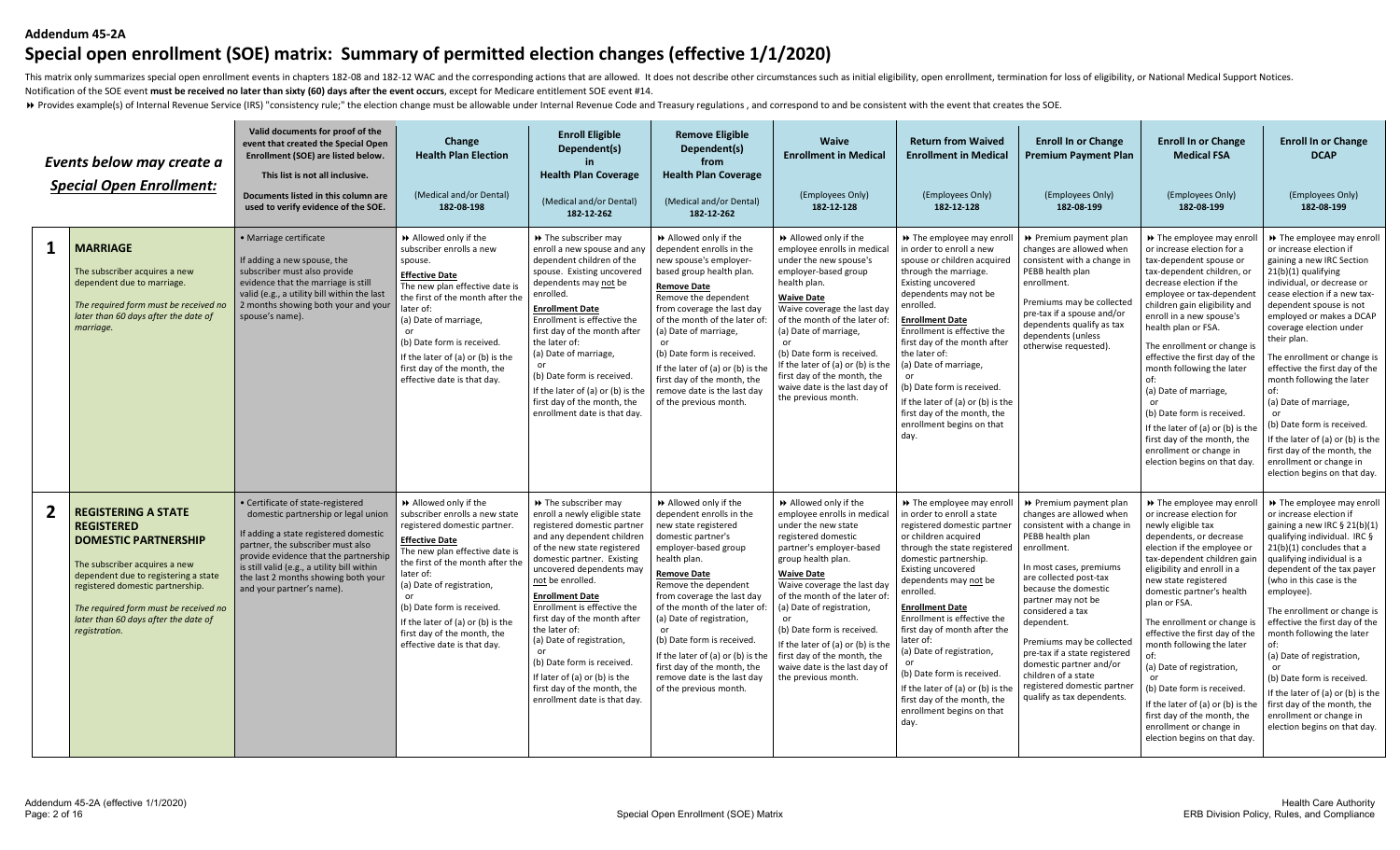|              | Events below may create a<br><b>Special Open Enrollment:</b>                                                                                                                                                           | Valid documents for proof of the<br>event that created the Special Open<br>Enrollment (SOE) are listed below.<br>This list is not all inclusive.<br>Documents listed in this column are<br>used to verify evidence of the SOE.                                                                                                                                                            | Change<br><b>Health Plan Election</b><br>(Medical and/or Dental)<br>182-08-198                                                                                                                                                                                                                                                                                                         | <b>Enroll Eligible</b><br>Dependent(s)<br><b>Health Plan Coverage</b><br>(Medical and/or Dental)<br>182-12-262                                                                                                                                                                                                                                                                                                                                                                                                                                                                                                                                                                                                                                                                                                                                | <b>Remove Eligible</b><br>Dependent(s)<br>from<br><b>Health Plan Coverage</b><br>(Medical and/or Dental)<br>182-12-262                                                                                                                                                                                                                                                                                                                  | Waive<br><b>Enrollment in Medical</b><br>(Employees Only)<br>182-12-128                                                                                                                                                                                                                                                                                                                                                                                                                                                                     | <b>Return from Waived</b><br><b>Enrollment in Medical</b><br>(Employees Only)<br>182-12-128                                                                                                                                                                                                                                                                                                                                     | <b>Enroll In or Change</b><br><b>Premium Payment Plan</b><br>(Employees Only)<br>182-08-199                                                                                                                                                                                                                                                                                                                                     | <b>Enroll In or Change</b><br><b>Medical FSA</b><br>(Employees Only)<br>182-08-199                                                                                                                                                                                                                                                                                                                                                                                                                                 | <b>Enroll In or Change</b><br><b>DCAP</b><br>(Employees Only)<br>182-08-199                                                                                                                                                                                                                                                                                                                                                                                                                                                            |
|--------------|------------------------------------------------------------------------------------------------------------------------------------------------------------------------------------------------------------------------|-------------------------------------------------------------------------------------------------------------------------------------------------------------------------------------------------------------------------------------------------------------------------------------------------------------------------------------------------------------------------------------------|----------------------------------------------------------------------------------------------------------------------------------------------------------------------------------------------------------------------------------------------------------------------------------------------------------------------------------------------------------------------------------------|-----------------------------------------------------------------------------------------------------------------------------------------------------------------------------------------------------------------------------------------------------------------------------------------------------------------------------------------------------------------------------------------------------------------------------------------------------------------------------------------------------------------------------------------------------------------------------------------------------------------------------------------------------------------------------------------------------------------------------------------------------------------------------------------------------------------------------------------------|-----------------------------------------------------------------------------------------------------------------------------------------------------------------------------------------------------------------------------------------------------------------------------------------------------------------------------------------------------------------------------------------------------------------------------------------|---------------------------------------------------------------------------------------------------------------------------------------------------------------------------------------------------------------------------------------------------------------------------------------------------------------------------------------------------------------------------------------------------------------------------------------------------------------------------------------------------------------------------------------------|---------------------------------------------------------------------------------------------------------------------------------------------------------------------------------------------------------------------------------------------------------------------------------------------------------------------------------------------------------------------------------------------------------------------------------|---------------------------------------------------------------------------------------------------------------------------------------------------------------------------------------------------------------------------------------------------------------------------------------------------------------------------------------------------------------------------------------------------------------------------------|--------------------------------------------------------------------------------------------------------------------------------------------------------------------------------------------------------------------------------------------------------------------------------------------------------------------------------------------------------------------------------------------------------------------------------------------------------------------------------------------------------------------|----------------------------------------------------------------------------------------------------------------------------------------------------------------------------------------------------------------------------------------------------------------------------------------------------------------------------------------------------------------------------------------------------------------------------------------------------------------------------------------------------------------------------------------|
| $\mathbf{3}$ | <b>BIRTH OR ADOPTION</b><br>The subscriber acquires a new<br>dependent due to birth, adoption or<br>when the subscriber has assumed a<br>legal obligation for total or partial<br>support in anticipation of adoption. | · Birth certificate (or hospital<br>certificate with the child's<br>footprints on it); or<br>· Certificate or decree of adoption; or<br>• Placement letter from adoption<br>agency.<br>All valid documents for proof of this<br>event must show the name of the<br>parent who is the subscriber, the<br>subscriber's spouse, or the<br>subscriber's state registered domestic<br>partner. | Allowed only if the<br>subscriber enrolls a new child<br>and if the subscriber provides<br>notice no later than 60 days<br>after the event.<br><b>Effective Date</b><br>The new plan effective date is<br>the first of the month of the<br>birth, adoption or when<br>assuming legal obligation. This<br>may result in different dates<br>for dependent enrollment and<br>plan change. | Allowed if the subscriber<br>provides notice no later<br>than 60 days after the<br>event, if adding the child<br>increases the premium.<br>If adding the child does not<br>increase the premium, the<br>subscriber should notify the<br>PEBB Program by submitting<br>the required enrollment<br>forms as soon as possible.<br>The subscriber may also<br>enroll a spouse or state<br>registered domestic<br>partner, but may not enro<br>existing uncovered<br>dependent children.<br><b>Enrollment Date</b><br>Enrollment of the newborn<br>or newly adopted child is<br>effective the day of the<br>birth, adoption or day<br>assuming legal obligation.<br>Enrollment of the spouse or<br>state registered domestic<br>partner is effective the first<br>day of the month of the<br>birth, adoption or when<br>assuming legal obligation. | Allowed only if the<br>dependent being removed<br>enrolls in other coverage<br>due to the birth or adoption<br>of a child, and if the<br>subscriber provides notice<br>no later than 60 days after<br>the event. Does not apply<br>to other existing dependent<br>children.<br><b>Remove Date</b><br>Remove the dependent<br>from coverage the last day<br>of the month of the birth,<br>adoption or when assuming<br>legal obligation. | Allowed only if the<br>employee enrolls in medical<br>under a spouse or state<br>registered domestic partner<br>due to birth or adoption,<br>and if the employee<br>provides notice no later<br>than 60 days after the<br>event.<br><b>Waive Date</b><br>Waive coverage the last day<br>of the month after the later<br>(a) Birth, adoption or when<br>assuming legal obligation,<br>(b) Date form is received.<br>If the later of (a) or (b) is the<br>first day of the month, the<br>waive date is the last day of<br>the previous month. | → If the employee provides<br>notice no later than 60 days<br>after the event. the<br>employee may enroll in<br>order to enroll a new child.<br>A spouse or state registered<br>domestic partner may<br>enroll. Existing uncovered<br>dependent children may<br>not be enrolled.<br><b>Enrollment Date</b><br>Enrollment is effective the<br>first day of the month of<br>birth, adoption or when<br>assuming legal obligation. | ▶ Premium payment plan<br>changes are allowed when<br>consistent with a change in<br>PEBB health plan<br>enrollment.<br>If notice is provided more<br>than 60 days after the<br>event, any related increase<br>in the employee premium is<br>post-tax.<br>The employee must submit<br>a Premium Payment Plan<br>Election/Change Form<br>during the next open<br>enrollment to request to<br>change back to pre-tax<br>premiums. | >> The employee may enro<br>or increase election for a<br>new tax dependent child or<br>spouse, or decrease<br>election if the employee or<br>an existing child dependent<br>gains eligibility and enrolls<br>under a spouse or state<br>registered domestic<br>partner's health plan or<br>FSA.<br>Enroll or change election<br>within 60 days of the birth<br>or adoption. The<br>enrollment or change is<br>effective the first day of the<br>month of the birth,<br>adoption, or assuming legal<br>obligation. | → The employee may enroll<br>or increase election for a<br>new IRC Section 21(b)(1)<br>qualifying individual, or<br>decrease election if the<br>employee or an existing IRC<br>Section 21(b)(1) qualifying<br>individual gains eligibility<br>and enrolls under a spouse<br>or state registered domestic<br>partner's DCAP.<br>Enroll or change election<br>within 60 days of the birth<br>or adoption. The<br>enrollment or change is<br>effective the first day of the<br>month of birth, adoption, or<br>assuming legal obligation. |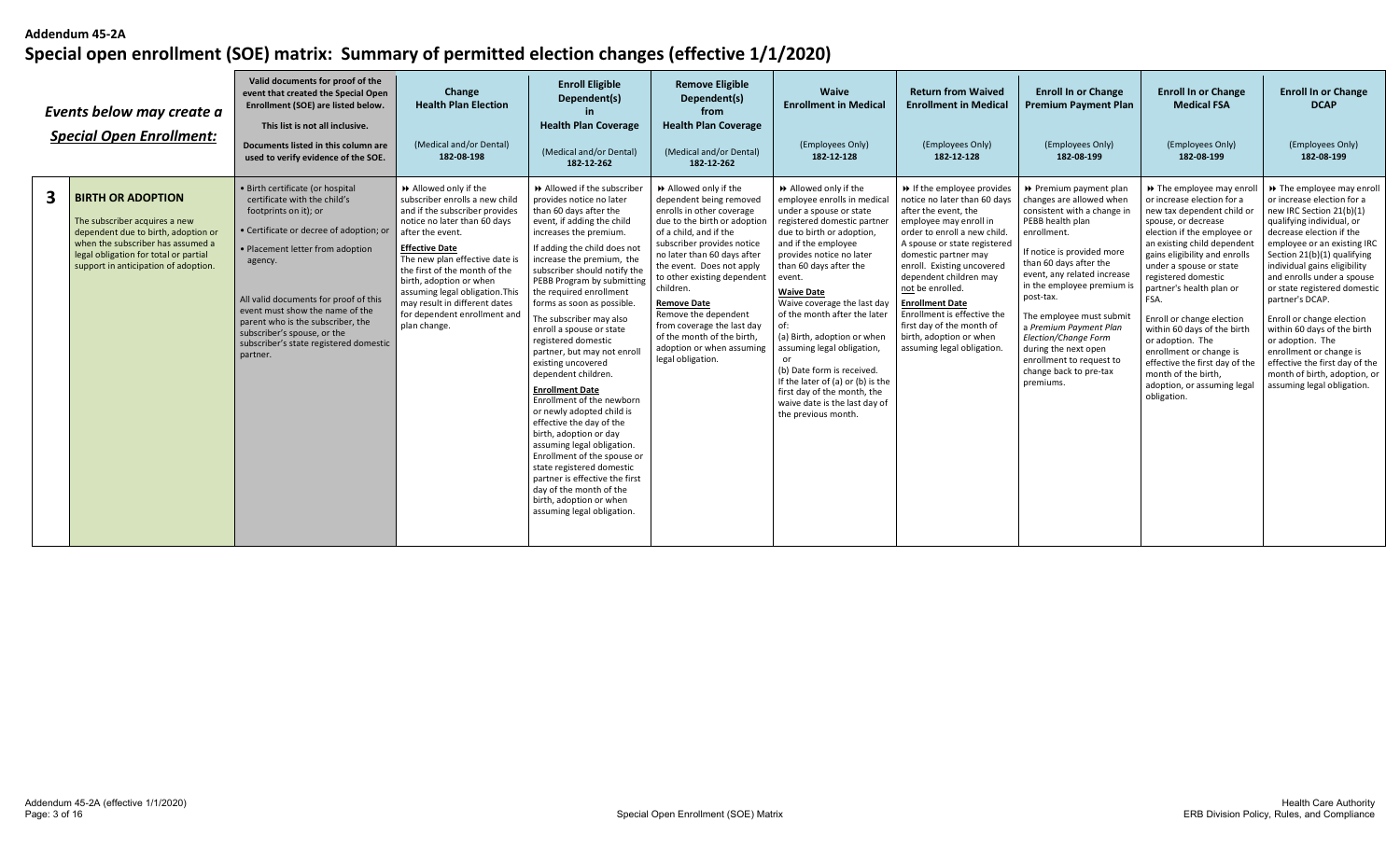| Events below may create a<br><b>Special Open Enrollment:</b>                                                                                                                                                                                                                                                                                                                                                                                                                                                 | Valid documents for proof of the<br>event that created the Special Open<br>Enrollment (SOE) are listed below.<br>This list is not all inclusive.<br>Documents listed in this column are<br>used to verify evidence of the SOE.                                      | Change<br><b>Health Plan Election</b><br>(Medical and/or Dental)<br>182-08-198                                                                                                                                                                        | <b>Enroll Eligible</b><br>Dependent(s)<br><b>Health Plan Coverage</b><br>(Medical and/or Dental)<br>182-12-262                                                                                                                                                                              | <b>Remove Eligible</b><br>Dependent(s)<br>from<br><b>Health Plan Coverage</b><br>(Medical and/or Dental)<br>182-12-262 | <b>Waive</b><br><b>Enrollment in Medical</b><br>(Employees Only)<br>182-12-128                                                                                                                                                                           | <b>Return from Waived</b><br><b>Enrollment in Medical</b><br>(Employees Only)<br>182-12-128                                                                                                                                                                                                                     | <b>Enroll In or Change</b><br><b>Premium Payment Plan</b><br>(Employees Only)<br>182-08-199                                                                                                                                                                | <b>Enroll In or Change</b><br><b>Medical FSA</b><br>(Employees Only)<br>182-08-199                                                                                                                                                                                                                                                                                                                                                                                                                             | <b>Enroll In or Change</b><br><b>DCAP</b><br>(Employees Only)<br>182-08-199                                                                                                                                                                                                                                                                                                                                                                                                                 |
|--------------------------------------------------------------------------------------------------------------------------------------------------------------------------------------------------------------------------------------------------------------------------------------------------------------------------------------------------------------------------------------------------------------------------------------------------------------------------------------------------------------|---------------------------------------------------------------------------------------------------------------------------------------------------------------------------------------------------------------------------------------------------------------------|-------------------------------------------------------------------------------------------------------------------------------------------------------------------------------------------------------------------------------------------------------|---------------------------------------------------------------------------------------------------------------------------------------------------------------------------------------------------------------------------------------------------------------------------------------------|------------------------------------------------------------------------------------------------------------------------|----------------------------------------------------------------------------------------------------------------------------------------------------------------------------------------------------------------------------------------------------------|-----------------------------------------------------------------------------------------------------------------------------------------------------------------------------------------------------------------------------------------------------------------------------------------------------------------|------------------------------------------------------------------------------------------------------------------------------------------------------------------------------------------------------------------------------------------------------------|----------------------------------------------------------------------------------------------------------------------------------------------------------------------------------------------------------------------------------------------------------------------------------------------------------------------------------------------------------------------------------------------------------------------------------------------------------------------------------------------------------------|---------------------------------------------------------------------------------------------------------------------------------------------------------------------------------------------------------------------------------------------------------------------------------------------------------------------------------------------------------------------------------------------------------------------------------------------------------------------------------------------|
| <b>NEWLY ELIGIBLE EXTENDED</b><br><b>DEPENDENT</b><br>The subscriber acquires a new<br>dependent due to a child becoming<br>eligible as an extended dependent<br>through legal custody or legal<br>guardianship.<br>The required form must be received no<br>later than 60 days after the date the<br>new dependent becomes eligible as an<br>extended dependent.                                                                                                                                            | • Completed and signed PEBB<br><b>Extended Dependent Certification</b><br>form<br>AND<br>• Valid court order showing legal<br>custody; guardianship, or<br>temporary guardianship, signed by<br>a Judge or officer of the court.                                    | Allowed only if the<br>subscriber enrolls a new<br>extended dependent.<br><b>Effective Date</b><br>New health plan coverage will<br>begin the first day of the<br>month following the later of<br>the event date or the date the<br>form is received. | >> The subscriber may<br>enroll a new extended<br>dependent. Existing<br>uncovered dependents may<br>not be enrolled.<br><b>Enrollment Date</b><br>Enrollment is effective the<br>first day of the month<br>following the date the PEBB<br>Program certifies the new<br>extended dependent. | <b>SOE Not Allowed</b>                                                                                                 | <b>SOE Not Allowed</b>                                                                                                                                                                                                                                   | >> The employee may enroll<br>in order to enroll a new<br>extended dependent.<br>Existing uncovered<br>dependents may not be<br>enrolled.<br><b>Enrollment Date</b><br>Enrollment is effective the<br>first day of the month<br>following the date the PEBB<br>Program certifies the new<br>extended dependent. | ▶ Premium payment plan<br>changes are allowed when<br>consistent with a change in<br>PEBB health plan<br>enrollment.<br>Premiums may be collected<br>pre-tax if an extended<br>dependent qualifies as a tax<br>dependent, as defined in<br>IRC §152(c)(2). | >> The employee may enroll<br>or increase election only if a<br>tax dependent, as defined<br>in IRC §152(c)(2), gains<br>eligibility under a health<br>plan or FSA.<br>The enrollment or change is<br>effective the first day of the<br>month following the later<br>of:<br>(a) Date the PEBB Program<br>certifies the new extended<br>dependent,<br>(b) Date form is received.<br>If the later of (a) or (b) is the<br>first day of the month, the<br>enrollment or change in<br>election begins on that day. | >> The employee may enroll<br>or increase election to take<br>into account expenses of a<br>new IRC Section 21(b)(1)<br>qualifying individual.<br>The enrollment or change is<br>effective the first day of the<br>month following the later<br>of:<br>(a) Date PEBB Program<br>certifies the new extended<br>dependent,<br>or<br>(b) Date form is received.<br>If the later of (a) or (b) is the<br>first day of the month, the<br>enrollment or change in<br>election begins on that day. |
| <b>DEPENDENT</b><br><b>LOSES ELIGIBILITY</b><br>The subscriber's dependent no longer<br>meets PEBB eligibility criteria:<br>Divorce, annulment<br>- Dissolution of state registered<br>domestic partnership (when state<br>registered domestic partner was tax<br>dependent)<br>A dependent child ceases to be<br>eligible<br>A dependent dies<br>The required form must be received no<br>later than 60 days after the last day of<br>the month the dependent no longer<br>meets PEBB eligibility criteria. | Evidence only required for FSA<br>election change:<br>• Petition for Dissolution of marriage<br>(divorce); or<br>• Petition for Dissolution of state<br>registered domestic partnership; or<br>• Copy of a death certificate (only for<br>a change in FSA election) | WAC 182-12-262 (2)(a) requires a subscriber to remove a dependent within sixty (60) days of the last day of the month the dependent no longer meets the                                                                                               |                                                                                                                                                                                                                                                                                             | <b>SOE Not Allowed</b><br>eligibility criteria in WAC 182-12-250 or 182-12-260.                                        | A dependent's loss of PEBB eligibility does not provide a special open enrollment opportunity for the subscriber.<br>See PEBB Program Administrative Policy 19-1 Termination Due to Loss of Eligibility or Enrollment Error (Addendums 19-1A and 19-1B). |                                                                                                                                                                                                                                                                                                                 | ▶ Premium payment plan<br>changes are allowed when a<br>tax dependent's coverage is<br>terminated for loss of<br>eligibility.                                                                                                                              | The employee may<br>prospectively decrease or<br>revoke election due to loss<br>of a tax-dependent's<br>eligibility.<br>The enrollment or change is<br>effective the first day of the<br>month following the later<br>of:<br>(a) Date of loss of eligibility,<br>(b) Date form is received.<br>If the later of (a) or (b) is the<br>first day of the month, the<br>enrollment or change in<br>election begins on that day.                                                                                     | <b>SOE Not Allowed</b><br>See Event #19:<br>"Changed Cost of<br>Dependent Care"<br>(N/A for child turning 26)                                                                                                                                                                                                                                                                                                                                                                               |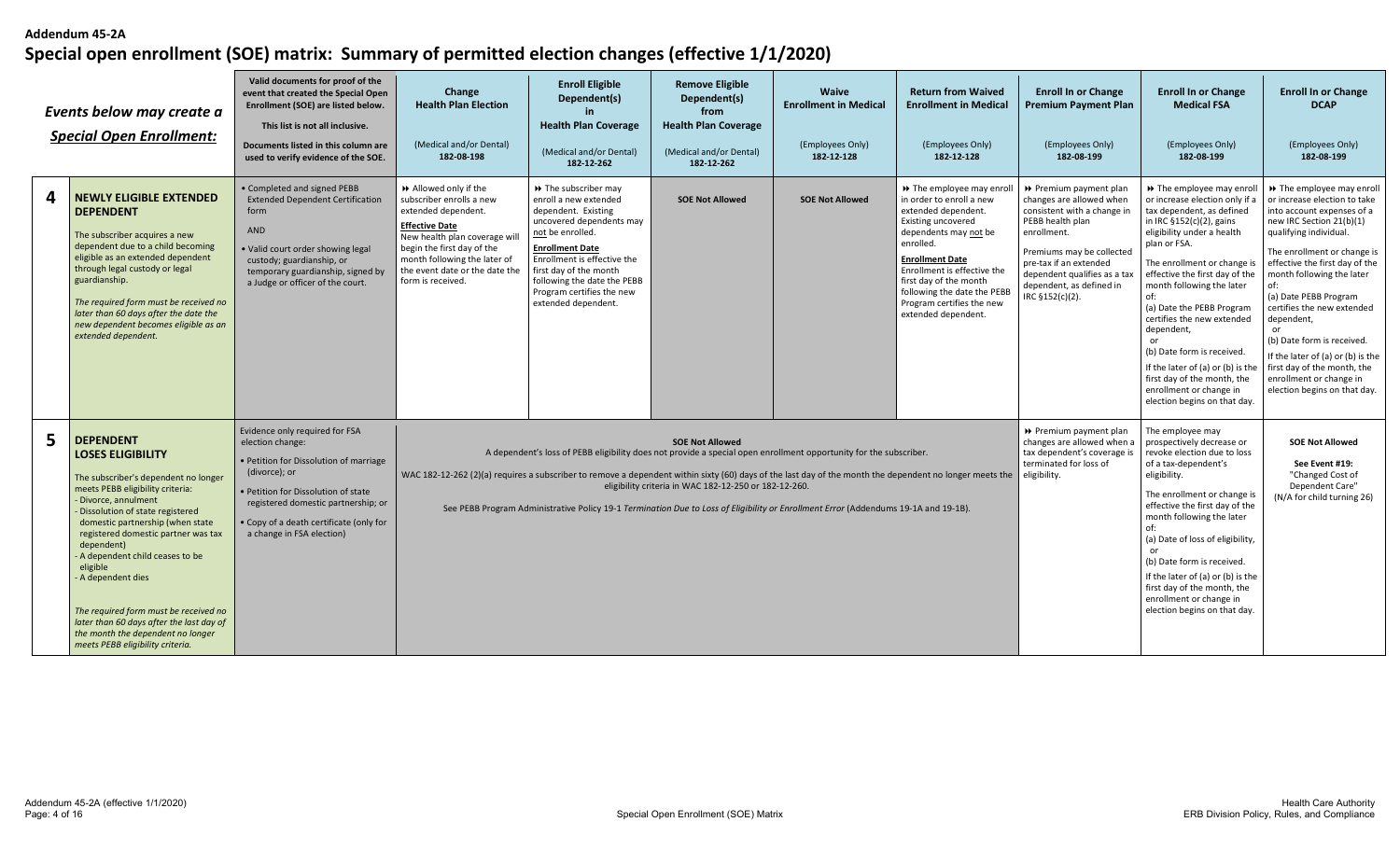|   | Events below may create a<br><b>Special Open Enrollment:</b>                                                                                                                                                                                                                                                                                                                                                                                                                                                                                                                                                                                              | Valid documents for proof of the<br>event that created the Special Open<br>Enrollment (SOE) are listed below.<br>This list is not all inclusive.<br>Documents listed in this column are<br>used to verify evidence of the SOE.                                                                                                                                                                                                                                                                                                                                                                       | Change<br><b>Health Plan Election</b><br>(Medical and/or Dental)<br>182-08-198                                                                                                                                                                                                                                                                                                               | <b>Enroll Eligible</b><br>Dependent(s)<br><b>Health Plan Coverage</b><br>(Medical and/or Dental)<br>182-12-262                                                                                                                                                                                                                                                                                                                                                    | <b>Remove Eligible</b><br>Dependent(s)<br>from<br><b>Health Plan Coverage</b><br>(Medical and/or Dental)<br>182-12-262 | <b>Waive</b><br><b>Enrollment in Medical</b><br>(Employees Only)<br>182-12-128 | <b>Return from Waived</b><br><b>Enrollment in Medical</b><br>(Employees Only)<br>182-12-128                                                                                                                                                                                                                                                                                                                                                                                                                                                                       | <b>Enroll In or Change</b><br><b>Premium Payment Plan</b><br>(Employees Only)<br>182-08-199                                                                                                                                | <b>Enroll In or Change</b><br><b>Medical FSA</b><br>(Employees Only)<br>182-08-199                                                                                                                                                                                                                                                                                                                                                          | <b>Enroll In or Change</b><br><b>DCAP</b><br>(Employees Only)<br>182-08-199 |
|---|-----------------------------------------------------------------------------------------------------------------------------------------------------------------------------------------------------------------------------------------------------------------------------------------------------------------------------------------------------------------------------------------------------------------------------------------------------------------------------------------------------------------------------------------------------------------------------------------------------------------------------------------------------------|------------------------------------------------------------------------------------------------------------------------------------------------------------------------------------------------------------------------------------------------------------------------------------------------------------------------------------------------------------------------------------------------------------------------------------------------------------------------------------------------------------------------------------------------------------------------------------------------------|----------------------------------------------------------------------------------------------------------------------------------------------------------------------------------------------------------------------------------------------------------------------------------------------------------------------------------------------------------------------------------------------|-------------------------------------------------------------------------------------------------------------------------------------------------------------------------------------------------------------------------------------------------------------------------------------------------------------------------------------------------------------------------------------------------------------------------------------------------------------------|------------------------------------------------------------------------------------------------------------------------|--------------------------------------------------------------------------------|-------------------------------------------------------------------------------------------------------------------------------------------------------------------------------------------------------------------------------------------------------------------------------------------------------------------------------------------------------------------------------------------------------------------------------------------------------------------------------------------------------------------------------------------------------------------|----------------------------------------------------------------------------------------------------------------------------------------------------------------------------------------------------------------------------|---------------------------------------------------------------------------------------------------------------------------------------------------------------------------------------------------------------------------------------------------------------------------------------------------------------------------------------------------------------------------------------------------------------------------------------------|-----------------------------------------------------------------------------|
| 6 | <b>LOSS OF</b><br><b>OTHER COVERAGE</b><br>The subscriber or the subscriber's<br>dependent loses other coverage under<br>a group health plan or through health<br>insurance coverage, as defined by<br>HIPAA.<br>The required form must be received no<br>later than 60 days after the date of the<br>loss of other coverage.<br>• If other coverage was COBRA,<br>coverage must have been lost<br>because the enrollee reached the<br>end of their maximum coverage<br>period.<br>• If other coverage was not COBRA,<br>coverage must have been lost<br>because of loss of eligibility, or<br>because employer contributions for<br>coverage terminated. | • Certificate of Creditable Coverage;<br>or<br>• Letter of termination of coverage<br>from health plan; or<br>• Letter of termination of coverage<br>from the employer's personnel,<br>payroll, or benefits office; or<br>• COBRA election notice if it is<br>personalized to the subscriber or<br>subscriber's dependent who lost<br>coverage and provides the date<br>coverage was lost<br>Note: Evidence requirement is met<br>when loss of other coverage is PEBB<br>or SEBB coverage, and loss is verified<br>by the PEBB Program when enrolling<br>the subscriber or dependent to<br>coverage. | Allowed only if the<br>subscriber enrolls or the<br>subscriber enrolls a dependent<br>who lost other coverage.<br><b>Effective Date</b><br>The new plan effective date is<br>the first of the month after the<br>later of:<br>(a) Date of loss of coverage,<br>(b) Date form is received.<br>If the later of (a) or (b) is the<br>first day of the month, the<br>effective date is that day. | $\rightarrow$ The subscriber may<br>enroll a dependent who lost<br>other coverage. Existing<br>uncovered dependents who<br>did not lose other coverage<br>may not be enrolled.<br><b>Enrollment Date</b><br>Enrollment is effective the<br>first day of the month after<br>the later of:<br>(a) Date of loss of coverage,<br>or<br>(b) Date form is received.<br>If the later of (a) or (b) is the<br>first day of the month, the<br>enrollment date is that day. | <b>SOE Not Allowed</b>                                                                                                 | <b>SOE Not Allowed</b>                                                         | >> The employee must have<br>lost other coverage. Or, if<br>the SOE is due to a<br>dependent's loss of<br>coverage, the employee<br>may enroll in order to enroll<br>the dependent. Existing<br>uncovered dependents who<br>did not lose other coverage<br>may not be enrolled.<br><b>Enrollment Date</b><br>Enrollment is effective the<br>first day of the month after<br>the later of:<br>(a) Date of loss of coverage,<br>(b) Date form is received.<br>If the later of (a) or (b) is the<br>first day of the month, the<br>enrollment begins on that<br>day. | ▶ Premium payment plan<br>changes are allowed when<br>consistent with a change in<br>PEBB health plan<br>enrollment.<br>The event that creates an<br>SOE must apply to the<br>employee or the<br>employee's tax dependent. | $\rightarrow$ If the employee or a tax<br>dependent loses other<br>coverage, the employee<br>may enroll or increase<br>election.<br>The enrollment or change is<br>effective the first day of the<br>month following the later<br>(a) Date of loss of other<br>coverage,<br>or<br>(b) Date form is received.<br>If the later of (a) or (b) is the<br>first day of the month, the<br>enrollment or change in<br>election begins on that day. | <b>SOE Not Allowed</b>                                                      |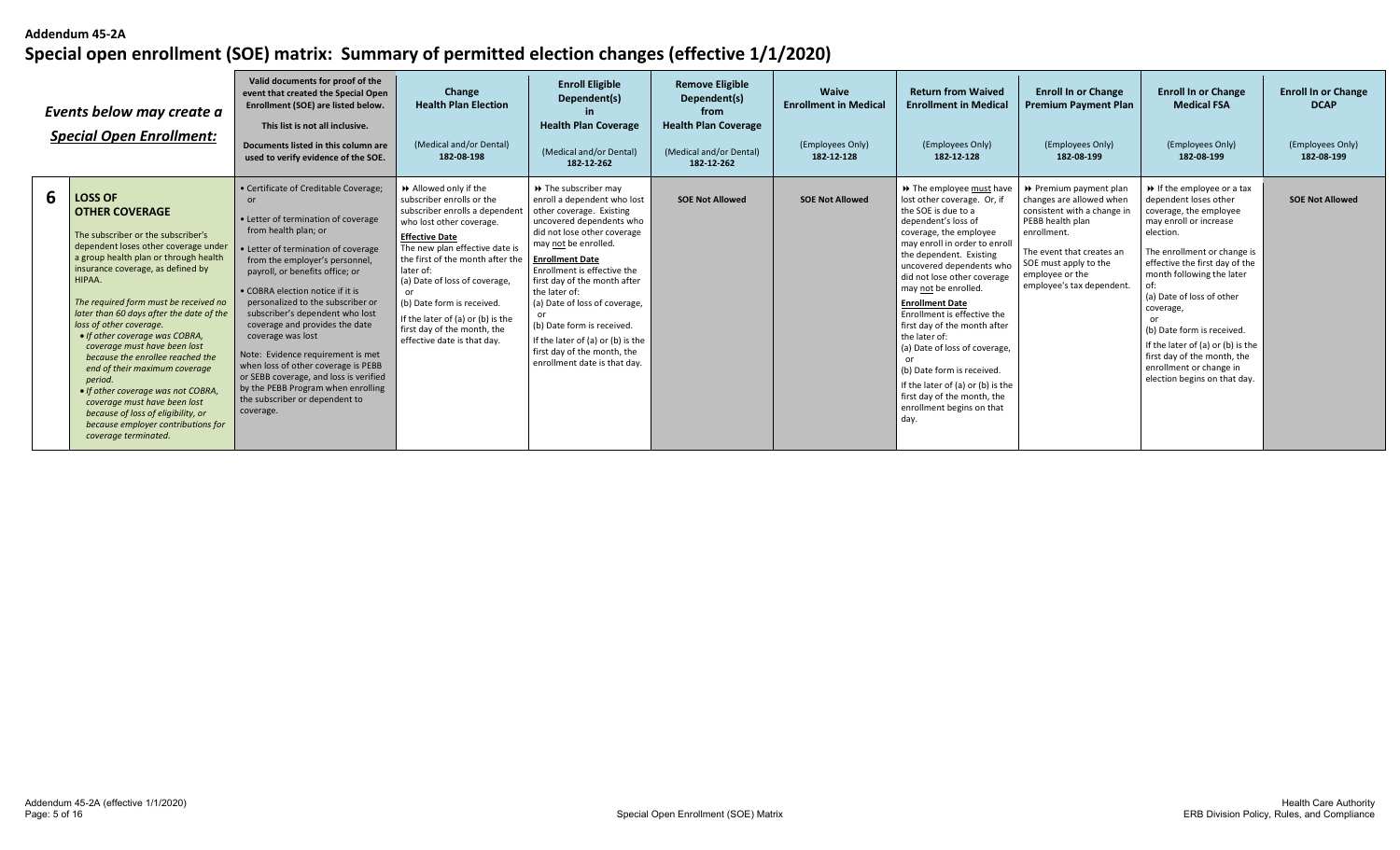|    | Events below may create a<br><b>Special Open Enrollment:</b>                                                                                                                                                                                                                                                                                                                                                                                                                                                                                                                                                                                                                                                              | Valid documents for proof of the<br>event that created the Special Open<br>Enrollment (SOE) are listed below.<br>This list is not all inclusive.<br>Documents listed in this column are<br>used to verify evidence of the SOE.                                 | Change<br><b>Health Plan Election</b><br>(Medical and/or Dental)<br>182-08-198                                                                                                                                                                                                                                                                                                                                                                                                   | <b>Enroll Eligible</b><br>Dependent(s)<br><b>Health Plan Coverage</b><br>(Medical and/or Dental)<br>182-12-262                                                                                                                                                                                                                                                                                                                           | <b>Remove Eligible</b><br>Dependent(s)<br>from<br><b>Health Plan Coverage</b><br>(Medical and/or Dental)<br>182-12-262                                                                                                                                                                                                                                                                                                                                                                                                           | Waive<br><b>Enrollment in Medical</b><br>(Employees Only)<br>182-12-128                                                                                                                                                                                                                                                                                                                                                                                                                                                                                                                                    | <b>Return from Waived</b><br><b>Enrollment in Medical</b><br>(Employees Only)<br>182-12-128                                                                                                                                                                                                                                                                                                                                                                 | <b>Enroll In or Change</b><br><b>Premium Payment Plan</b><br>(Employees Only)<br>182-08-199                                                                                            | <b>Enroll In or Change</b><br><b>Medical FSA</b><br>(Employees Only)<br>182-08-199                                                                                                                                                                                                                                                                                                                                                                                                                                                                                                                                                                          | <b>Enroll In or Change</b><br><b>DCAP</b><br>(Employees Only)<br>182-08-199                                                                                                                                                                                                                                                                                                                                                      |
|----|---------------------------------------------------------------------------------------------------------------------------------------------------------------------------------------------------------------------------------------------------------------------------------------------------------------------------------------------------------------------------------------------------------------------------------------------------------------------------------------------------------------------------------------------------------------------------------------------------------------------------------------------------------------------------------------------------------------------------|----------------------------------------------------------------------------------------------------------------------------------------------------------------------------------------------------------------------------------------------------------------|----------------------------------------------------------------------------------------------------------------------------------------------------------------------------------------------------------------------------------------------------------------------------------------------------------------------------------------------------------------------------------------------------------------------------------------------------------------------------------|------------------------------------------------------------------------------------------------------------------------------------------------------------------------------------------------------------------------------------------------------------------------------------------------------------------------------------------------------------------------------------------------------------------------------------------|----------------------------------------------------------------------------------------------------------------------------------------------------------------------------------------------------------------------------------------------------------------------------------------------------------------------------------------------------------------------------------------------------------------------------------------------------------------------------------------------------------------------------------|------------------------------------------------------------------------------------------------------------------------------------------------------------------------------------------------------------------------------------------------------------------------------------------------------------------------------------------------------------------------------------------------------------------------------------------------------------------------------------------------------------------------------------------------------------------------------------------------------------|-------------------------------------------------------------------------------------------------------------------------------------------------------------------------------------------------------------------------------------------------------------------------------------------------------------------------------------------------------------------------------------------------------------------------------------------------------------|----------------------------------------------------------------------------------------------------------------------------------------------------------------------------------------|-------------------------------------------------------------------------------------------------------------------------------------------------------------------------------------------------------------------------------------------------------------------------------------------------------------------------------------------------------------------------------------------------------------------------------------------------------------------------------------------------------------------------------------------------------------------------------------------------------------------------------------------------------------|----------------------------------------------------------------------------------------------------------------------------------------------------------------------------------------------------------------------------------------------------------------------------------------------------------------------------------------------------------------------------------------------------------------------------------|
| 7a | <b>CHANGE IN</b><br><b>EMPLOYMENT</b><br><b>STATUS (SUBSCRIBER)</b><br>The subscriber has a change in<br>employment status that affects the<br>subscriber's eligibility for their<br>employer contribution toward their<br>employer-based group health plan.<br>The required form must be received no<br>later than 60 days after the date of the<br>change in employment status.<br>Note: This event does not apply when<br>a benefits-eligible employee transfers<br>to another agency or moves within the<br>same agency to another benefits-<br>eligible position without a break in<br>PEBB coverage.<br>See also:<br>WAC 182-08-197(3) for additional<br>information on regaining eligibility for<br>PEBB benefits. | • Employee hire letter from their<br>employer that contains information<br>about benefits eligibility; or<br>• Employment contract; or<br>• Termination letter: or<br>• Letter of resignation; or<br>• Statement of insurance; or<br>• Certificate of Coverage | Allowed if the change in<br>employment status causes the<br>subscriber to gain or lose<br>eligibility for the employer<br>contribution toward their<br>employer-based group health<br>plan.<br><b>Effective Date</b><br>The new plan effective date is<br>the first of the month after the<br>later of:<br>(a) Date of change in<br>employment,<br>(b) Date form is received.<br>If the later of (a) or (b) is the<br>first day of the month, the<br>effective date is that day. | $\triangleright$ If the subscriber gains<br>eligibility for the employer<br>contribution, the subscriber<br>may enroll eligible<br>dependents.<br><b>Enrollment Date</b><br>Enrollment is effective the<br>first day of the month after<br>the later of:<br>(a) Date of change in<br>employment,<br>or<br>(b) Date form is received.<br>If the later of (a) or (b) is the<br>first day of the month, the<br>enrollment date is that day. | >> The subscriber may<br>remove eligible dependents<br>if the subscriber loses<br>eligibility for the employer<br>contribution.<br><b>Remove Date</b><br>Remove from coverage the<br>last day of the month of the<br>later of:<br>(a) Date of change in<br>employment,<br>or<br>(b) Date form is received<br>If the later of (a) or (b) is the<br>first day of the month, the<br>remove date is the last day<br>of the previous month.<br>Note: If new coverage is<br>PEBB, the remove date<br>must coincide with<br>enrollment. | Allowed only when the<br>employee enrolls in medical<br>under another employer-<br>based group health plan<br>based upon a change in<br>their employment status<br>that affects eligibility for the<br>employer contribution.<br><b>Waive Date</b><br>Waive coverage the last day<br>of the month of the later of:<br>(a) Date of change in<br>employment,<br>(b) Date form is received.<br>If the later of (a) or (b) is the<br>first day of the month, the<br>waive date is the last day of<br>the previous month.<br>Note: If new coverage is<br>PEBB, the waive date must<br>coincide with enrollment. | >> Allowed only when the<br>employee loses eligibility<br>for the employer<br>contribution toward<br>medical under another<br>employer based group<br>health plan.<br><b>Enrollment Date</b><br>Enrollment is effective the<br>first day of the month after<br>the later of:<br>(a) Date of change in<br>employment,<br>(b) Date form is received.<br>If the later of (a) or (b) is the<br>first day of the month, the<br>enrollment begins on that<br>dav. | ▶ Premium payment plan<br>changes are allowed when<br>consistent with a change in<br>PEBB health plan<br>enrollment.<br>The event that creates an<br>SOE must apply to the<br>employee | An FSA change is only<br>allowed when a change in<br>employment status affects<br>the employee's eligibility<br>for the FSA.<br>If the employee gains<br>eligibility under another<br>plan, the employee may<br>decrease or cease election.<br>If the employee loses<br>eligibility under another<br>plan, the employee may<br>enroll or increase election.<br>The enrollment or change<br>effective the first day of the<br>month following the later<br>(a) Date of change in<br>employment,<br>(b) Date form is received.<br>If the later of (a) or (b) is the<br>first day of the month, the<br>enrollment or change in<br>election begins on that day. | A DCAP change is only<br>allowed when a change in<br>employment status affects<br>the employee's eligibility for<br>the DCAP.<br>The enrollment or change is<br>effective the first day of the<br>month following the later<br>(a) Date of change in<br>employment,<br>(b) Date form is received.<br>If the later of (a) or (b) is the<br>first day of the month, the<br>enrollment or change in<br>election begins on that day. |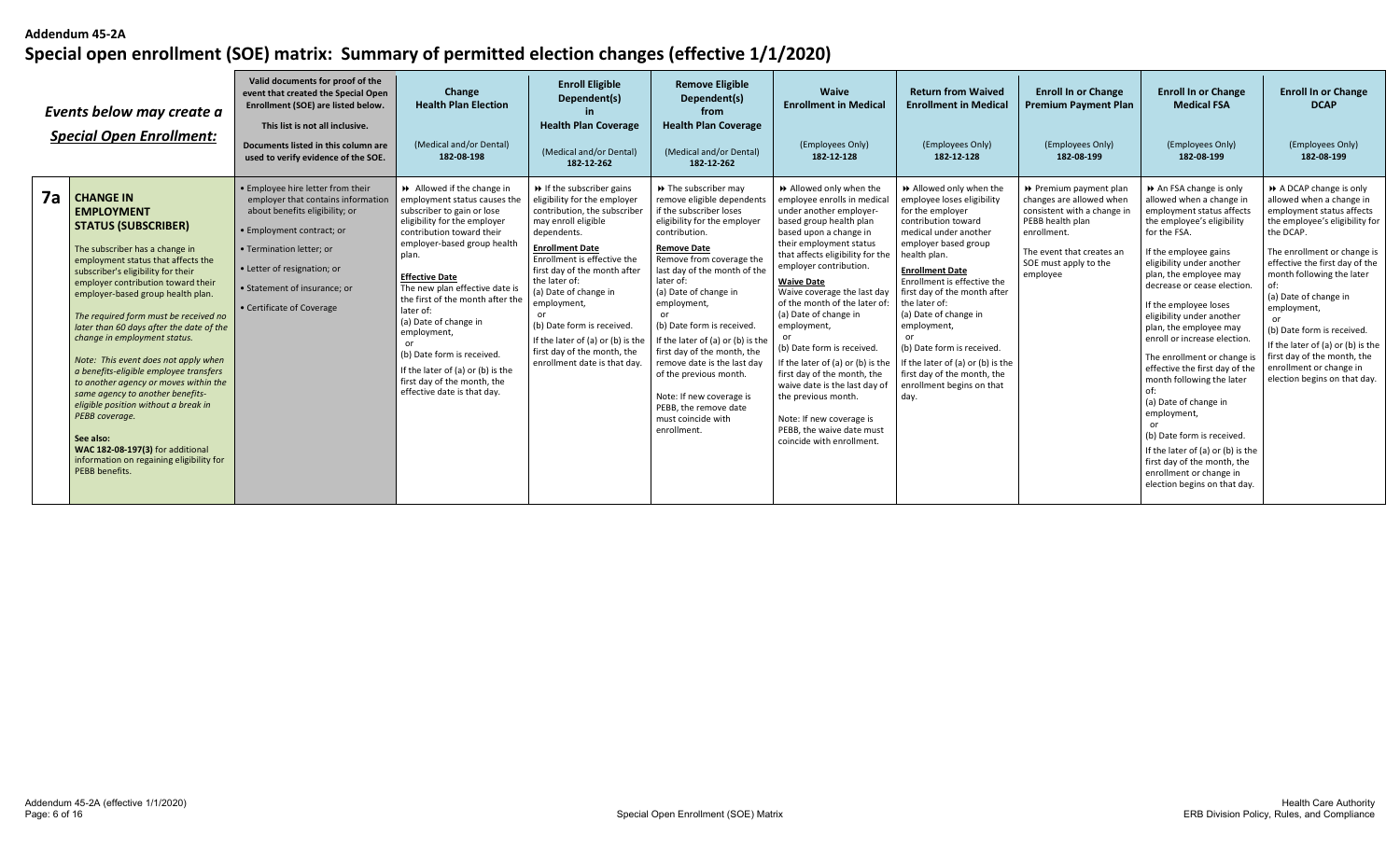|                | Events below may create a<br><b>Special Open Enrollment:</b>                                                                                                                                                                                                                                                                                                                                                                                                                                                                                                                                                                                 | Valid documents for proof of the<br>event that created the Special Open<br>Enrollment (SOE) are listed below.<br>This list is not all inclusive.<br>Documents listed in this column are<br>used to verify evidence of the SOE.                                | Change<br><b>Health Plan Election</b><br>(Medical and/or Dental)<br>182-08-198                                                                                                                                                                                                                                                                                                                                                                                                                                                | <b>Enroll Eligible</b><br>Dependent(s)<br><b>Health Plan Coverage</b><br>(Medical and/or Dental)<br>182-12-262                                                                                                                                                                                                                                                                                                                                                                                                                                           | <b>Remove Eligible</b><br>Dependent(s)<br>from<br><b>Health Plan Coverage</b><br>(Medical and/or Dental)<br>182-12-262                                                                                                                                                                                                                                                                                                                                                                                                                                                                                                                                             | Waive<br><b>Enrollment in Medical</b><br>(Employees Only)<br>182-12-128                                                                                                                                                                                                                                                                                                                                                                                                                                                                                                                     | <b>Return from Waived</b><br><b>Enrollment in Medical</b><br>(Employees Only)<br>182-12-128                                                                                                                                                                                                                                                                                                                                                                                                                                                                                                                                                                                                         | <b>Enroll In or Change</b><br><b>Premium Payment Plan</b><br>(Employees Only)<br>182-08-199                                                                                                            | <b>Enroll In or Change</b><br><b>Medical FSA</b><br>(Employees Only)<br>182-08-199                                                                                                                                                                                                                                                                                                                                                                                                                                                                                                                                                                                                                                       | <b>Enroll In or Change</b><br><b>DCAP</b><br>(Employees Only)<br>182-08-199                                                                                                                                                                                                                                                                                                                                                                                                                                                                                                                                                                                                                                                                                                                                                                                                                    |
|----------------|----------------------------------------------------------------------------------------------------------------------------------------------------------------------------------------------------------------------------------------------------------------------------------------------------------------------------------------------------------------------------------------------------------------------------------------------------------------------------------------------------------------------------------------------------------------------------------------------------------------------------------------------|---------------------------------------------------------------------------------------------------------------------------------------------------------------------------------------------------------------------------------------------------------------|-------------------------------------------------------------------------------------------------------------------------------------------------------------------------------------------------------------------------------------------------------------------------------------------------------------------------------------------------------------------------------------------------------------------------------------------------------------------------------------------------------------------------------|----------------------------------------------------------------------------------------------------------------------------------------------------------------------------------------------------------------------------------------------------------------------------------------------------------------------------------------------------------------------------------------------------------------------------------------------------------------------------------------------------------------------------------------------------------|--------------------------------------------------------------------------------------------------------------------------------------------------------------------------------------------------------------------------------------------------------------------------------------------------------------------------------------------------------------------------------------------------------------------------------------------------------------------------------------------------------------------------------------------------------------------------------------------------------------------------------------------------------------------|---------------------------------------------------------------------------------------------------------------------------------------------------------------------------------------------------------------------------------------------------------------------------------------------------------------------------------------------------------------------------------------------------------------------------------------------------------------------------------------------------------------------------------------------------------------------------------------------|-----------------------------------------------------------------------------------------------------------------------------------------------------------------------------------------------------------------------------------------------------------------------------------------------------------------------------------------------------------------------------------------------------------------------------------------------------------------------------------------------------------------------------------------------------------------------------------------------------------------------------------------------------------------------------------------------------|--------------------------------------------------------------------------------------------------------------------------------------------------------------------------------------------------------|--------------------------------------------------------------------------------------------------------------------------------------------------------------------------------------------------------------------------------------------------------------------------------------------------------------------------------------------------------------------------------------------------------------------------------------------------------------------------------------------------------------------------------------------------------------------------------------------------------------------------------------------------------------------------------------------------------------------------|------------------------------------------------------------------------------------------------------------------------------------------------------------------------------------------------------------------------------------------------------------------------------------------------------------------------------------------------------------------------------------------------------------------------------------------------------------------------------------------------------------------------------------------------------------------------------------------------------------------------------------------------------------------------------------------------------------------------------------------------------------------------------------------------------------------------------------------------------------------------------------------------|
| 7 <sub>b</sub> | <b>CHANGE IN EMPLOYMENT</b><br><b>STATUS (SUBSCRIBER'S</b><br>DEPENDENT)<br>The subscriber's dependent has a<br>change in employment status that<br>affects their eligibility for their<br>employer contribution under their<br>employer-based group health plan.<br>The required form must be received no<br>later than 60 days after the date of the<br>change in employment status.<br>Exception: For the purposes of this<br>special open enrollment "employer<br>contribution" means contributions<br>made by the dependent's current or<br>former employer toward health<br>coverage as described in Treasury<br>Regulation 54.9801-6. | • Employee hire letter from their<br>employer that contain information<br>about benefits eligibility; or<br>· Employment contract; or<br>· Termination letter; or<br>• Letter of resignation; or<br>• Statement of insurance; or<br>• Certificate of Coverage | Allowed only if the<br>subscriber enrolls an eligible<br>dependent who lost eligibility<br>for the employer contribution<br>toward their employer-based<br>group health plan due to a<br>change in the dependent's<br>employment status.<br><b>Effective Date</b><br>The new plan effective date is<br>the first of the month after the<br>later of:<br>(a) Date of change in<br>employment,<br>(b) Date form is received.<br>If the later of (a) or (b) is the<br>first day of the month, the<br>effective date is that day. | ▶ The subscriber is allowed<br>to enroll the eligible<br>dependent who lost<br>coverage due to the<br>dependent's loss of<br>eligibility for the employer<br>contribution. Existing<br>uncovered dependents may<br>not be enrolled unless<br>allowable under SOE #7a.<br><b>Effective Date</b><br>The new plan effective date<br>is the first of the month<br>after the later of:<br>(a) Date of change in<br>employment,<br>(b) Date form is received<br>If the later of (a) or (b) is the<br>first day of the month, the<br>effective date is that day | Allowed only if the<br>subscriber's dependent that<br>is being removed enrolls<br>under the employer-based<br>group health plan when<br>they gain eligibility for the<br>employer contribution. The<br>dependent's removal must<br>be consistent with the SOE<br>event.<br><b>Remove Date</b><br>Remove from coverage the<br>last day of the month of the<br>later of:<br>(a) Date of change in<br>employment,<br>(b) Date form is received<br>If the later of (a) or (b) is the<br>first day of the month, the<br>remove date is the last day<br>of the previous month.<br>Note: If new coverage is<br>PEBB, the remove date<br>must coincide with<br>enrollment. | >> Allowed only when the<br>employee enrolls in their<br>dependent's medical under<br>the dependent's employer<br>based group health plan<br>where they gained eligibility<br>for the employer<br>contribution.<br><b>Waive Date</b><br>Waive coverage the last day<br>of the month of the later of<br>(a) Date of change in<br>employment,<br>(b) Date form is received.<br>If the later of (a) or (b) is the<br>first day of the month, the<br>waive date is the last day of<br>the previous month.<br>Note: If new coverage is<br>PEBB, the waive date must<br>coincide with enrollment. | Allowed only when the<br>employee's dependent<br>loses eligibility for the<br>employer contribution<br>toward their medical under<br>their employer-based group<br>health plan. If the SOE is<br>due to the dependent's loss<br>of eligibility, the employee<br>may enroll in order to enroll<br>the dependent. Existing<br>uncovered dependents may<br>not be enrolled unless<br>allowable under SOE #7a.<br><b>Enrollment Date</b><br>Enrollment is effective the<br>first day of the month after<br>the later of:<br>(a) Date of change in<br>employment,<br>(b) Date form is received.<br>If the later of (a) or (b) is the<br>first day of the month, the<br>enrollment begins on that<br>day. | ▶ Premium payment plan<br>changes are allowed when<br>consistent with a change in<br>PEBB health plan<br>enrollment.<br>The event that creates an<br>SOE must apply to the<br>employee's tax dependent | An FSA change is only<br>allowed when a change in<br>employment status affects<br>the employee's<br>dependent's eligibility for<br>the FSA.<br>If the employee's<br>dependent gains eligibility<br>under another plan, the<br>employee may decrease or<br>cease election.<br>If the employee's<br>dependent loses eligibility<br>under another plan, the<br>employee may enroll or<br>increase election.<br>The enrollment or change is<br>effective the first day of the<br>month following the later<br>of:<br>(a) Date of change in<br>employment,<br>or<br>(b) Date form is received.<br>If the later of (a) or (b) is the<br>first day of the month, the<br>enrollment or change in<br>election begins on that day. | A DCAP change is only<br>allowed when a change in<br>employment status affects<br>the employee's<br>dependent's eligibility for<br>the DCAP.<br>If a tax dependent gains<br>eligibility and is enrolled<br>under another plan, the<br>employee may revoke or<br>decrease election. If a tax<br>dependent loses eligibility<br>under another plan, the<br>employee may enroll or<br>increase election.<br>Also, if the tax dependent<br>begins or ceases gainful<br>employment (affecting<br>eligibility for DCAP), the<br>employee may elect or<br>revoke the DCAP election<br>accordingly.<br>The enrollment or change is<br>effective the first day of the<br>month following the later<br>(a) Date of change in<br>employment,<br>(b) Date form is received.<br>If the later of (a) or (b) is the<br>first day of the month, the<br>enrollment or change in<br>election begins on that day. |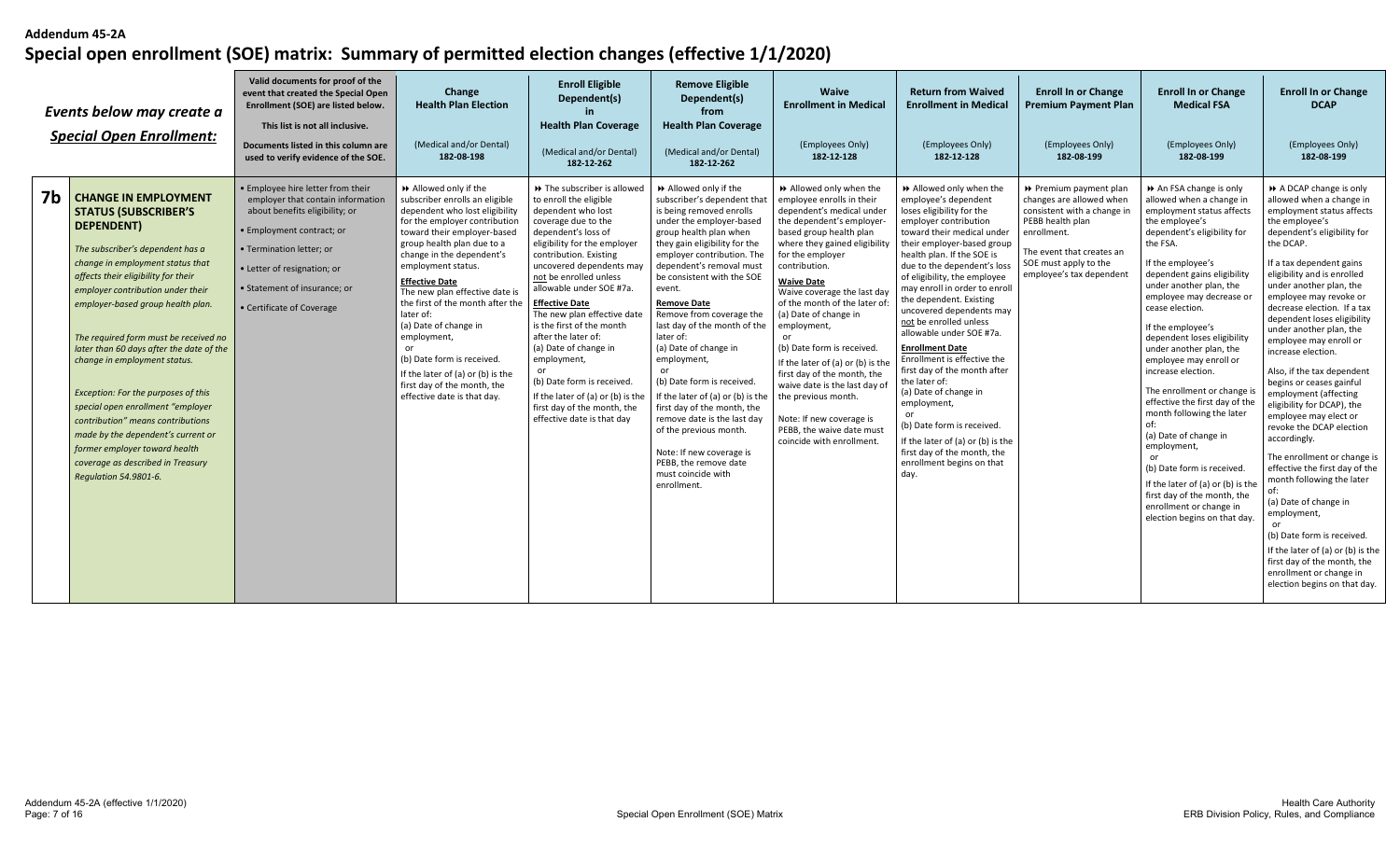|   | Events below may create a<br><b>Special Open Enrollment:</b>                                                                                                                                                                                                                                                                                                                                                                                                                                                                     | Valid documents for proof of the<br>event that created the Special Open<br>Enrollment (SOE) are listed below.<br>This list is not all inclusive.<br>Documents listed in this column are<br>used to verify evidence of the SOE.                                                                                                                                                                     | Change<br><b>Health Plan Election</b><br>(Medical and/or Dental)<br>182-08-198 | <b>Enroll Eligible</b><br>Dependent(s)<br><b>Health Plan Coverage</b><br>(Medical and/or Dental)                                                                                                                                                                                                                                                                                                                                                                                                                                                                                               | <b>Remove Eligible</b><br>Dependent(s)<br>from<br><b>Health Plan Coverage</b><br>(Medical and/or Dental)                                                                                                                                                                                                                                                                                                                                                              | <b>Waive</b><br><b>Enrollment in Medical</b><br>(Employees Only)<br>182-12-128                                                                                                                                                                                                                                                                                                                                                                         | <b>Return from Waived</b><br><b>Enrollment in Medical</b><br>(Employees Only)<br>182-12-128                                                                                                                                                                                                                                                                                                                                                                                                                                                                                                                                                                                                                                                                                                                                                                                                                         | <b>Enroll In or Change</b><br><b>Premium Payment Plan</b><br>(Employees Only)<br>182-08-199                                                                                                                                | <b>Enroll In or Change</b><br><b>Medical FSA</b><br>(Employees Only)<br>182-08-199 | <b>Enroll In or Change</b><br><b>DCAP</b><br>(Employees Only)<br>182-08-199                                                                                                                                                                                                                                                                                                                                                                                                                                                                                                                      |
|---|----------------------------------------------------------------------------------------------------------------------------------------------------------------------------------------------------------------------------------------------------------------------------------------------------------------------------------------------------------------------------------------------------------------------------------------------------------------------------------------------------------------------------------|----------------------------------------------------------------------------------------------------------------------------------------------------------------------------------------------------------------------------------------------------------------------------------------------------------------------------------------------------------------------------------------------------|--------------------------------------------------------------------------------|------------------------------------------------------------------------------------------------------------------------------------------------------------------------------------------------------------------------------------------------------------------------------------------------------------------------------------------------------------------------------------------------------------------------------------------------------------------------------------------------------------------------------------------------------------------------------------------------|-----------------------------------------------------------------------------------------------------------------------------------------------------------------------------------------------------------------------------------------------------------------------------------------------------------------------------------------------------------------------------------------------------------------------------------------------------------------------|--------------------------------------------------------------------------------------------------------------------------------------------------------------------------------------------------------------------------------------------------------------------------------------------------------------------------------------------------------------------------------------------------------------------------------------------------------|---------------------------------------------------------------------------------------------------------------------------------------------------------------------------------------------------------------------------------------------------------------------------------------------------------------------------------------------------------------------------------------------------------------------------------------------------------------------------------------------------------------------------------------------------------------------------------------------------------------------------------------------------------------------------------------------------------------------------------------------------------------------------------------------------------------------------------------------------------------------------------------------------------------------|----------------------------------------------------------------------------------------------------------------------------------------------------------------------------------------------------------------------------|------------------------------------------------------------------------------------|--------------------------------------------------------------------------------------------------------------------------------------------------------------------------------------------------------------------------------------------------------------------------------------------------------------------------------------------------------------------------------------------------------------------------------------------------------------------------------------------------------------------------------------------------------------------------------------------------|
| 8 | <b>CHANGE UNDER</b><br><b>OTHER EMPLOYER-BASED</b><br><b>GROUP HEALTH PLAN'S OPEN</b><br><b>ENROLLMENT</b><br>The subscriber or the subscriber's<br>dependent has a change in enrollment<br>under another employer-based group<br>health plan during its annual open<br>enrollment that does not align with<br>the PEBB Program's annual open<br>enrollment.<br>The required form must be received no<br>later than 60 days after the date of the<br>other employer-based group health<br>plan's open enrollment effective date. | • Certificate of Creditable Coverage;<br>or<br>· Letter of enrollment or termination<br>of coverage from the health plan; or<br>• Letter of enrollment or termination<br>of coverage from the employer's<br>personnel, payroll, or benefits<br>office; or<br>• Letter of DCAP enrollment or<br>termination from other DCAP<br>administrator (for DCAP election<br>change); or<br>• Proof of Waiver | <b>SOE Not Allowed</b>                                                         | 182-12-262<br>→ The subscriber may<br>enroll a dependent who<br>ended coverage during an<br>open enrollment under<br>another employer-based<br>group health plan. Existing<br>uncovered dependents who<br>did not end coverage under<br>another employer plan may<br>not be enrolled.<br><b>Enrollment Date</b><br>Enrollment is effective the<br>first day of the month after<br>the later of:<br>(a) Other plan's open<br>enrollment effective date,<br>or<br>(b) Date form is received.<br>If the later of (a) or (b) is the<br>first day of the month, the<br>enrollment date is that day. | 182-12-262<br>Allowed only if the<br>dependent being removed<br>enrolls during an open<br>enrollment under another<br>employer-based group<br>health plan.<br>Remove Date<br>Remove coverage the last<br>day of the month of the<br>later of:<br>(a) Other plan's open<br>enrollment effective date,<br>or<br>(b) Date form is received.<br>If the later of (a) or (b) is the<br>first day of the month, the<br>remove date is the last day<br>of the previous month. | >> Allowed only when the<br>employee enrolls in medical<br>during an open enrollment<br>under another employer-<br>based group health plan.<br><b>Waive Date</b><br>Waive coverage the last day<br>of the month of the later of<br>(a) Other plan's open<br>enrollment effective date,<br>or<br>(b) Date form is received.<br>If the later of (a) or (b) is the<br>first day of the month, the<br>waive date is the last day of<br>the previous month. | Allowed only when the<br>employee or a dependent<br>terminates medical during<br>open enrollment under<br>another employer based<br>group health plan. If a<br>dependent terminates<br>medical under another<br>employer-based group<br>health plan during the other<br>plan's open enrollment, the<br>employee may enroll in<br>order to enroll the<br>dependent. Existing<br>uncovered dependents who<br>did not end coverage under<br>another employer plan may<br>not be enrolled.<br>Note: The employee is<br>allowed to elect a health<br>plan when returning from<br>waived enrollment status.<br><b>Enrollment Date</b><br>Enrollment is effective the<br>first day of the month after<br>the later of:<br>(a) Other plan's open<br>enrollment effective date,<br>or<br>(b) Date form is received.<br>If the later of (a) or (b) is the<br>first day of the month, the<br>enrollment begins on that<br>day. | ▶ Premium payment plan<br>changes are allowed when<br>consistent with a change in<br>PEBB health plan<br>enrollment.<br>The event that creates an<br>SOE must apply to the<br>employee or the<br>employee's tax dependent. | <b>SOE Not Allowed</b>                                                             | $\rightarrow$ If a tax dependent<br>enrolls or increases election<br>under another DCAP plan.<br>the employee may revoke<br>or decrease election. If a<br>tax dependent terminates<br>or reduces another DCAP<br>election, the employee may<br>enroll or increase election.<br>Enrollment or change is<br>effective the first day of the<br>month following the later<br>of:<br>(a) Other plan's open<br>enrollment effective date,<br>(b) Date form is received.<br>If the later of (a) or (b) is the<br>first day of the month, the<br>enrollment or change in<br>election begins on that day. |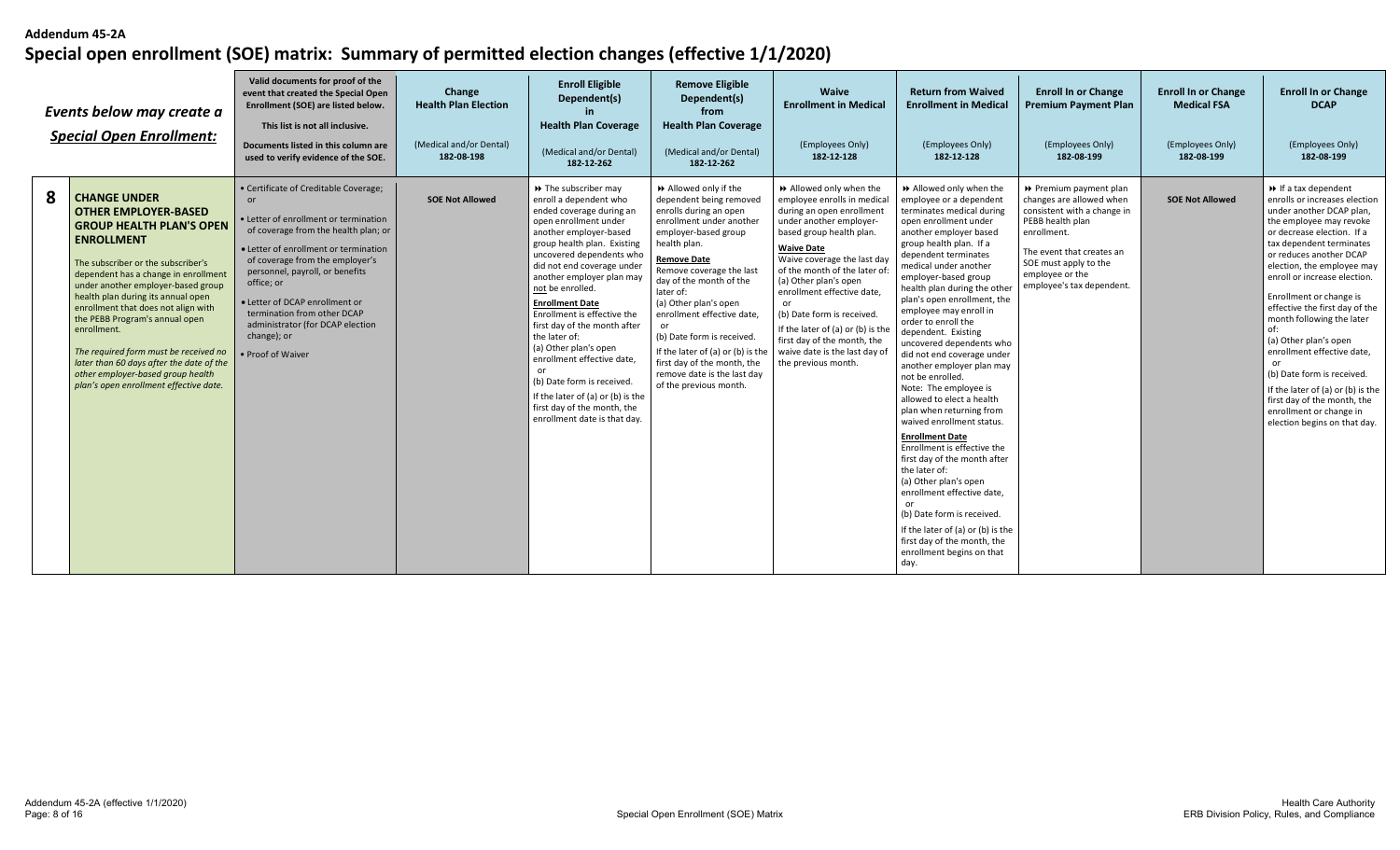|    | Events below may create a<br><b>Special Open Enrollment:</b>                                                                                                                                                                                                                                                                                                                                                                                                                                                                                                                                                                                                        | Valid documents for proof of the<br>event that created the Special Open<br>Enrollment (SOE) are listed below.<br>This list is not all inclusive.<br>Documents listed in this column are<br>used to verify evidence of the SOE. | Change<br><b>Health Plan Election</b><br>(Medical and/or Dental)<br>182-08-198                                                                                                                                                                                                                                                                                                                   | <b>Enroll Eligible</b><br>Dependent(s)<br>in.<br><b>Health Plan Coverage</b><br>(Medical and/or Dental)<br>182-12-262                                                                                                                                                                                                                                                                                                                                                                                                      | <b>Remove Eligible</b><br>Dependent(s)<br>from<br><b>Health Plan Coverage</b><br>(Medical and/or Dental)<br>182-12-262                                                                                                                                                                                                                                                                                                                                                                                                                                 | <b>Waive</b><br><b>Enrollment in Medical</b><br>(Employees Only)<br>182-12-128 | <b>Return from Waived</b><br><b>Enrollment in Medical</b><br>(Employees Only)<br>182-12-128                                                                                                                                                                                                                                                                                                                                                                                                                                                     | <b>Enroll In or Change</b><br>Premium Payment Plan<br>(Employees Only)<br>182-08-199                                                                                                                                       | <b>Enroll In or Change</b><br><b>Medical FSA</b><br>(Employees Only)<br>182-08-199 | <b>Enroll In or Change</b><br><b>DCAP</b><br>(Employees Only)<br>182-08-199 |
|----|---------------------------------------------------------------------------------------------------------------------------------------------------------------------------------------------------------------------------------------------------------------------------------------------------------------------------------------------------------------------------------------------------------------------------------------------------------------------------------------------------------------------------------------------------------------------------------------------------------------------------------------------------------------------|--------------------------------------------------------------------------------------------------------------------------------------------------------------------------------------------------------------------------------|--------------------------------------------------------------------------------------------------------------------------------------------------------------------------------------------------------------------------------------------------------------------------------------------------------------------------------------------------------------------------------------------------|----------------------------------------------------------------------------------------------------------------------------------------------------------------------------------------------------------------------------------------------------------------------------------------------------------------------------------------------------------------------------------------------------------------------------------------------------------------------------------------------------------------------------|--------------------------------------------------------------------------------------------------------------------------------------------------------------------------------------------------------------------------------------------------------------------------------------------------------------------------------------------------------------------------------------------------------------------------------------------------------------------------------------------------------------------------------------------------------|--------------------------------------------------------------------------------|-------------------------------------------------------------------------------------------------------------------------------------------------------------------------------------------------------------------------------------------------------------------------------------------------------------------------------------------------------------------------------------------------------------------------------------------------------------------------------------------------------------------------------------------------|----------------------------------------------------------------------------------------------------------------------------------------------------------------------------------------------------------------------------|------------------------------------------------------------------------------------|-----------------------------------------------------------------------------|
| 9  | <b>DEPENDENT MOVES FROM</b><br><b>OUTSIDE USA TO USA, OR</b><br><b>FROM USA TO OUTSIDE USA</b><br>The subscriber's dependent has a<br>change in residence from outside of<br>the United States to within the United<br>States, or from within the United<br>States to outside of the United States,<br>and that change in residence resulted<br>in the dependent losing their health<br>insurance.<br>The required form must be received no<br>later than 60 days after the date<br>moving to or from USA.                                                                                                                                                          | . Visa or Passport with date of entry;<br>or<br>Proof of former and current<br>residence (e.g. utility bill)<br>A letter or document showing that<br>coverage was lost (e.g. Certificate of<br>Creditable Coverage)            | <b>SOE Not Allowed</b>                                                                                                                                                                                                                                                                                                                                                                           | >> The subscriber may only<br>enroll a dependent who<br>moves to the United States.<br>Existing uncovered<br>dependents who did not<br>move to the United States<br>may not be enrolled.<br><b>Enrollment Date</b><br>Enrollment is effective the<br>first of the month after the<br>later of:<br>(a) Date dependent changes<br>residence from other<br>country to the United<br>States.<br>(b) Date form is received.<br>If the later of (a) or (b) is the<br>first day of the month, the<br>enrollment date is that day. | >> The subscriber may only<br>remove a dependent who<br>moves outside of the United<br>States. Enrolled<br>dependents who did not<br>move outside of the United<br>States may not be removed.<br><b>Remove Date</b><br>Remove from coverage the<br>last day of the month of the<br>later of:<br>(a) Date dependent changes<br>residence from the United<br>States to another country,<br>or<br>(b) Date form is received.<br>If the later of (a) or (b) is the<br>first day of the month, the<br>remove date is the last day<br>of the previous month. | <b>SOE Not Allowed</b>                                                         | Allowed only to enable<br>enrollment of a dependent<br>who moves to the United<br>States.<br>Existing uncovered<br>dependents who did not<br>move to the United States<br>may not be enrolled.<br><b>Enrollment Date</b><br>Enrollment is effective the<br>first day of the month after<br>the later of:<br>(a) Date dependent changes<br>residence from other<br>country to the United<br>States,<br>or<br>(b) Date form is received.<br>If the later of (a) or (b) is the<br>first day of the month, the<br>enrollment begins on that<br>day. | ▶ Premium payment plan<br>changes are allowed when<br>consistent with a change in<br>PEBB health plan<br>enrollment.<br>The event that creates an<br>SOE must apply to the<br>employee or the<br>employee's tax dependent. | <b>SOE Not Allowed</b>                                                             | <b>SOE Not Allowed</b>                                                      |
| 10 | <b>CHANGE IN RESIDENCE</b><br>The subscriber or the subscriber's<br>dependent has a change in residence<br>that affects health plan availability.<br>If the subscriber moves and the<br>subscriber's current health plan is not<br>available in the new location the<br>subscriber must select a new health<br>plan, otherwise there will be limited<br>accessibility to network providers and<br>covered services.<br>Note: A dental plan is considered to be<br>available if a provider is located within<br>50 miles of subscriber's new residence.<br>The required form must be received no<br>later than 60 days after the date of the<br>change in residence. | • Proof of former and current<br>residence (e.g. utility bill); or<br>• Certificate of Creditable Coverage                                                                                                                     | Allowed only if the change<br>in residence causes the<br>current health plan to become<br>unavailable.<br><b>Effective Date</b><br>The new plan effective date is<br>the first of the month after the<br>later of:<br>(a) Date of change in<br>residence,<br>or<br>(b) Date form is received.<br>If the later of (a) or (b) is the<br>first day of the month, the<br>effective date is that day. | <b>SOE Not Allowed</b>                                                                                                                                                                                                                                                                                                                                                                                                                                                                                                     | <b>SOE Not Allowed</b>                                                                                                                                                                                                                                                                                                                                                                                                                                                                                                                                 | <b>SOE Not Allowed</b>                                                         | <b>SOE Not Allowed</b>                                                                                                                                                                                                                                                                                                                                                                                                                                                                                                                          | ▶ Premium payment plan<br>changes are allowed when<br>consistent with a change in<br>PEBB health plan<br>enrollment.<br>The event that creates an<br>SOE must apply to the<br>employee or the<br>employee's tax dependent. | <b>SOE Not Allowed</b>                                                             | <b>SOE Not Allowed</b>                                                      |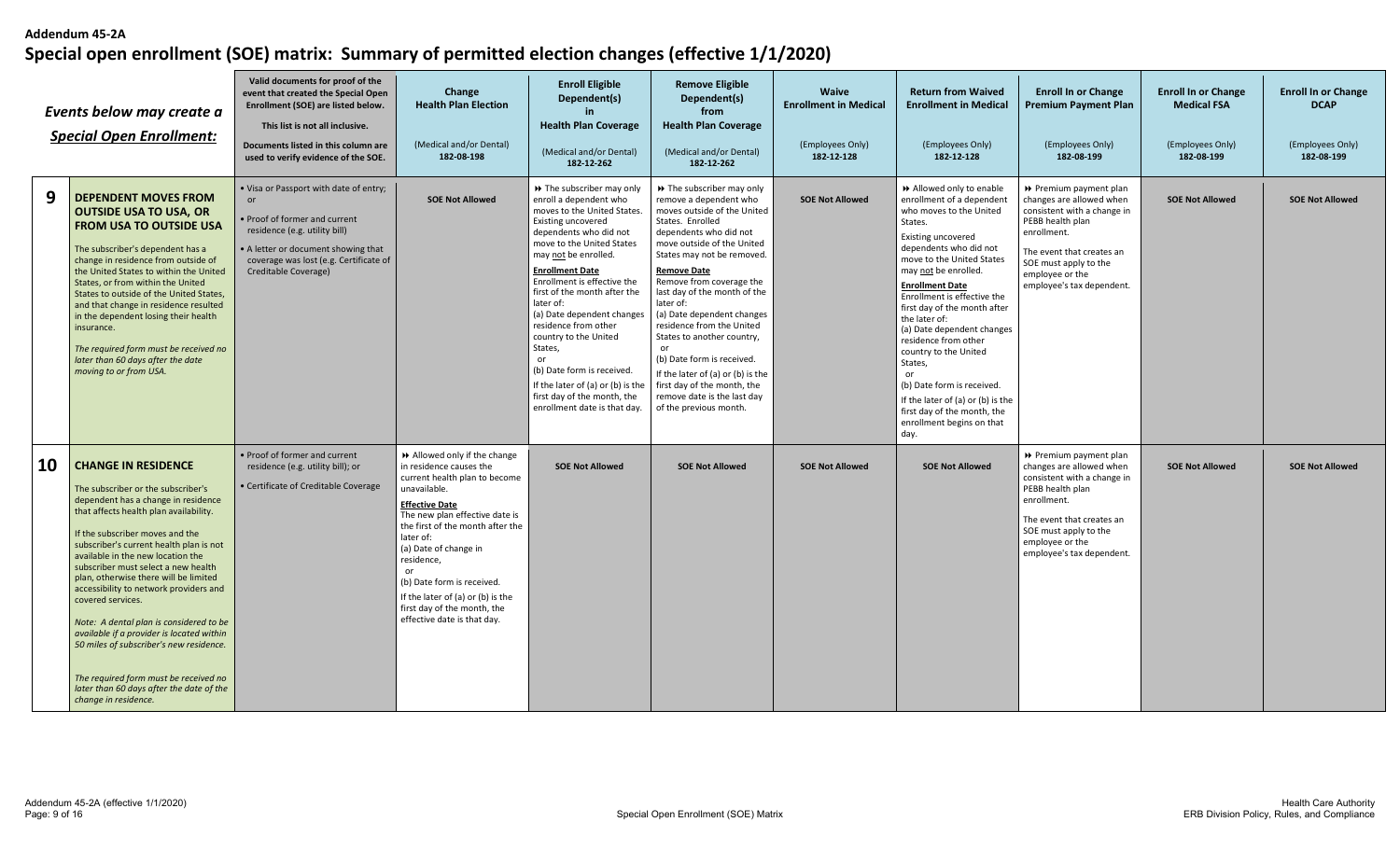|           | Events below may create a<br><b>Special Open Enrollment:</b>                                                                                                                                                                                                                                                                                                                                                                                                                                                                                                                                                                                  | Valid documents for proof of the<br>event that created the Special Open<br>Enrollment (SOE) are listed below.<br>This list is not all inclusive.<br>Documents listed in this column are<br>used to verify evidence of the SOE.                                                                                           | Change<br><b>Health Plan Election</b><br>(Medical and/or Dental)<br>182-08-198                                                                                                                                                                                                                                                                                                                                                                                                                                       | <b>Enroll Eligible</b><br>Dependent(s)<br>in.<br><b>Health Plan Coverage</b><br>(Medical and/or Dental)<br>182-12-262                                                                                                                                                                                                                                                                                                                                                                                                     | <b>Remove Eligible</b><br>Dependent(s)<br>from<br><b>Health Plan Coverage</b><br>(Medical and/or Dental)<br>182-12-262                                                                                                                                                                                                                                                                                                                                           | <b>Waive</b><br><b>Enrollment in Medical</b><br>(Employees Only)<br>182-12-128                                                                                                                                                                                                                                                                                                      | <b>Return from Waived</b><br><b>Enrollment in Medical</b><br>(Employees Only)<br>182-12-128                                                                                                                                                                                                                                                                                                                                                                                                                                                                                                                                                    | <b>Enroll In or Change</b><br><b>Premium Payment Plan</b><br>(Employees Only)<br>182-08-199                                                                                                                                         | <b>Enroll In or Change</b><br><b>Medical FSA</b><br>(Employees Only)<br>182-08-199                                                                                                                                                                                                                                                                                                                                                                                                                                                                                                                                | <b>Enroll In or Change</b><br><b>DCAP</b><br>(Employees Only)<br>182-08-199                                   |
|-----------|-----------------------------------------------------------------------------------------------------------------------------------------------------------------------------------------------------------------------------------------------------------------------------------------------------------------------------------------------------------------------------------------------------------------------------------------------------------------------------------------------------------------------------------------------------------------------------------------------------------------------------------------------|--------------------------------------------------------------------------------------------------------------------------------------------------------------------------------------------------------------------------------------------------------------------------------------------------------------------------|----------------------------------------------------------------------------------------------------------------------------------------------------------------------------------------------------------------------------------------------------------------------------------------------------------------------------------------------------------------------------------------------------------------------------------------------------------------------------------------------------------------------|---------------------------------------------------------------------------------------------------------------------------------------------------------------------------------------------------------------------------------------------------------------------------------------------------------------------------------------------------------------------------------------------------------------------------------------------------------------------------------------------------------------------------|------------------------------------------------------------------------------------------------------------------------------------------------------------------------------------------------------------------------------------------------------------------------------------------------------------------------------------------------------------------------------------------------------------------------------------------------------------------|-------------------------------------------------------------------------------------------------------------------------------------------------------------------------------------------------------------------------------------------------------------------------------------------------------------------------------------------------------------------------------------|------------------------------------------------------------------------------------------------------------------------------------------------------------------------------------------------------------------------------------------------------------------------------------------------------------------------------------------------------------------------------------------------------------------------------------------------------------------------------------------------------------------------------------------------------------------------------------------------------------------------------------------------|-------------------------------------------------------------------------------------------------------------------------------------------------------------------------------------------------------------------------------------|-------------------------------------------------------------------------------------------------------------------------------------------------------------------------------------------------------------------------------------------------------------------------------------------------------------------------------------------------------------------------------------------------------------------------------------------------------------------------------------------------------------------------------------------------------------------------------------------------------------------|---------------------------------------------------------------------------------------------------------------|
| <b>11</b> | <b>COURT ORDER</b><br>A court order requires the subscriber<br>or any other individual to provide<br>insurance coverage for an eligible child<br>of the subscriber.<br>The required form must be received no<br>later than 60 days after the date of the<br>court order.                                                                                                                                                                                                                                                                                                                                                                      | · Valid court order                                                                                                                                                                                                                                                                                                      | Allowed only if the election<br>change is required by a court<br>order, or if an election change<br>is requested because the child<br>named in a court order does<br>not reside in the service area<br>of the subscriber's health plan.<br><b>Effective Date</b><br>The new plan effective date is<br>the first of the month after the<br>later of:<br>(a) Date of the court order,<br>(b) Date form is received.<br>If the later of (a) or (b) is the<br>first day of the month, the<br>effective date is that day. | >> The subscriber may<br>enroll a child required to be<br>enrolled by a court order.<br>Existing uncovered<br>dependents who are not<br>required to be enrolled by a<br>court order may not be<br>enrolled.<br><b>Enrollment Date</b><br>Enrollment is effective the<br>first day of the month after<br>the later of:<br>(a) Date of the court order,<br>or<br>(b) Date form is received.<br>If the later of (a) or (b) is the<br>first day of the month, the<br>enrollment date is that day.                             | >> Allowed only if the child<br>is enrolled under the<br>coverage of the individual<br>who is required by a court<br>order to provide insurance<br>coverage.<br><b>Remove Date</b><br>Remove the child from<br>coverage the last day of the<br>month of the later of:<br>(a) Date of the court order,<br>(b) Date form is received.<br>If the later of (a) or (b) is the<br>first day of the month, the<br>remove date is the last day<br>of the previous month. | <b>SOE Not Allowed</b>                                                                                                                                                                                                                                                                                                                                                              | >> The employee may enroll<br>in order to enroll a child<br>who is required to be<br>enrolled by a court order.<br>Existing uncovered<br>dependents who are not<br>required to be enrolled by a<br>court order may not be<br>enrolled.<br><b>Enrollment Date</b><br>Enrollment is effective the<br>first day of the month after<br>the later of:<br>(a) Date of the court order,<br>or<br>(b) Date form is received.<br>If the later of (a) or (b) is the<br>first day of the month, the<br>enrollment begins on that<br>day.                                                                                                                  | ▶ Premium payment plan<br>changes are allowed when<br>consistent with a change in<br>PEBB health plan<br>enrollment.<br>The event that creates an<br>SOE must apply to the<br>employee or the<br>employee's tax dependent<br>child. | >> The employee may enroll<br>or increase election if<br>required by a court order<br>for the employee's tax<br>dependent child.<br>The enrollment or change is<br>effective the first day of the<br>month following the later<br>(a) Date of the court order,<br>$\alpha$ r<br>(b) Date form is received.<br>If the later of (a) or (b) is the<br>first day of the month, the<br>enrollment or change in<br>election begins on that day.                                                                                                                                                                         | <b>SOE Not Allowed</b><br>See Event #19:<br>"Changed Cost of<br>Dependent Care"<br>(N/A for child turning 26) |
| 12        | <b>GAIN OR LOSE ELIGIBILITY</b><br><b>FOR MEDICAID OR CHIP</b><br>The subscriber or the subscriber's<br>dependent becomes entitled to<br>coverage under Medicaid or a state<br>children's health insurance program<br>(CHIP), or the subscriber or the<br>subscriber's dependent loses eligibility<br>for coverage under Medicaid or CHIP.<br>The required form must be received no<br>later than 60 days after the date of<br>gaining or losing eligibility.<br>Note: For gaining eligibility, the 60-<br>day notice requirement is measured<br>from the later of:<br>-Date of eligibility,<br>$\alpha$ r<br>-Date agency grants eligibility | <b>• Enrollment or Termination letter</b><br>from Medicaid or CHIP reflecting<br>the date that the subscriber or<br>subscriber's dependent became<br>entitled to and enrolled in Medicaid<br>or CHIP or the date at which the<br>subscriber or subscriber's<br>dependent lost eligibility for<br><b>Medicaid or CHIP</b> | Allowed only if the<br>subscriber removes a<br>dependent from coverage or<br>enrolls a dependent in<br>coverage.<br><b>Effective Date</b><br>The new plan effective date is<br>the first of the month after the<br>later of:<br>(a) Date eligible for Medicaid<br>or CHIP,<br>or<br>(b) Date form is received.<br>If the later of (a) or (b) is the<br>first day of the month, the<br>effective date is that day.                                                                                                    | >> The subscriber may<br>enroll a dependent who lost<br>eligibility for coverage<br>under Medicaid or CHIP.<br>Existing uncovered<br>dependents who did not<br>lose Medicaid or CHIP<br>eligibility may not be<br>enrolled.<br><b>Enrollment Date</b><br>Enrollment is effective the<br>first day of month following<br>the later of:<br>(a) Date not eligible for<br>Medicaid or CHIP,<br>(b) Date form is received.<br>If the later of (a) or (b) is the<br>first day of the month, the<br>enrollment date is that day. | Allowed only if the<br>dependent enrolls in<br>Medicaid or CHIP coverage<br>when becoming eligible for<br>that coverage.<br><b>Remove Date</b><br>Remove the dependent<br>from coverage the last day<br>of the month of the later of:<br>(a) Date eligible for<br>Medicaid or CHIP,<br>or<br>(b) Date form is received<br>If the later of (a) or (b) is the<br>first day of the month, the<br>remove date is the last day<br>of the previous month.              | >> Allowed only if the<br>employee enrolls in<br>Medicaid when they<br>become eligible.<br><b>Waive Date</b><br>Waive coverage the last day<br>of the month of the later of<br>(a) Date eligible for<br>Medicaid or CHIP,<br>(b) Date form is received.<br>If the later of (a) or (b) is the<br>first day of the month, the<br>waive date is the last day of<br>the previous month. | >> The employee must have<br>lost eligibility for Medicaid.<br>Or, if the SOE is due to a<br>dependent losing coverage<br>under Medicaid or CHIP, the<br>employee may enroll in<br>order to enroll the<br>dependent.<br><b>Existing uncovered</b><br>dependents who did not<br>lose Medicaid or CHIP<br>eligibility may not be<br>enrolled.<br><b>Enrollment Date</b><br>Enrollment is effective the<br>first day of the month after<br>the later of:<br>(a) Date not eligible for<br>Medicaid or CHIP,<br>(b) Date form is received.<br>If the later of (a) or (b) is the<br>first day of the month, the<br>enrollment begins on that<br>day. | ▶ Premium payment plan<br>changes are allowed when<br>consistent with a change in<br>PEBB health plan<br>enrollment.<br>The event that creates an<br>SOE must apply to the<br>employee or the<br>employee's tax dependent.          | ▶ The employee may<br>decrease or revoke election<br>if the employee or a<br>dependent becomes eligible<br>for Medicaid or CHIP. The<br>employee may enroll or<br>increase election if the<br>employee or a dependent<br>loses eligibility for Medicaid<br>or CHIP.<br>The enrollment or change is<br>effective the first day of the<br>month following the later<br>of:<br>(a) Date gaining or losing<br>eligibility for Medicaid or<br>CHIP,<br>or<br>(b) Date form is received.<br>If the later of (a) or (b) is the<br>first day of the month, the<br>enrollment or change in<br>election begins on that day. | <b>SOE Not Allowed</b>                                                                                        |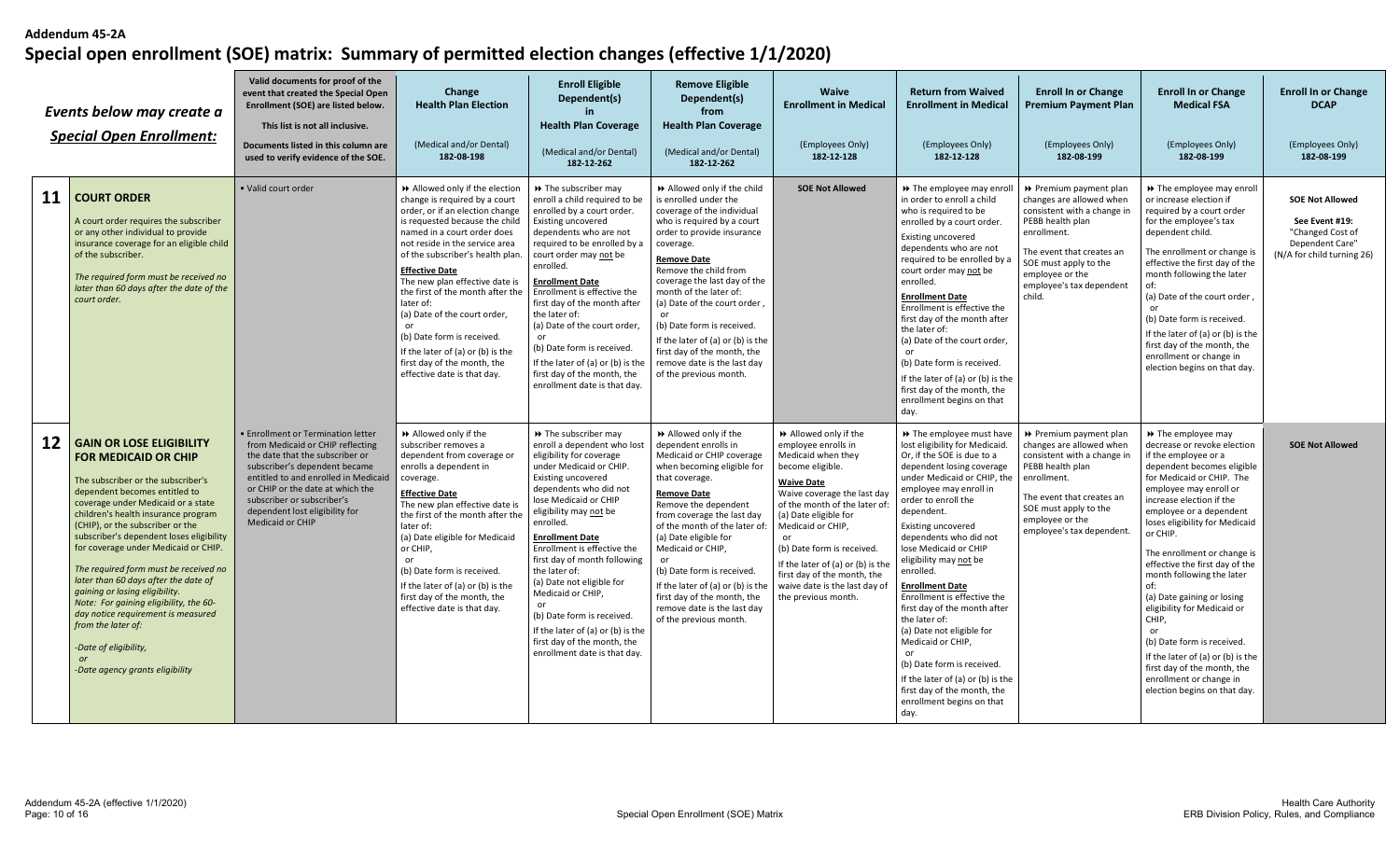|    | Events below may create a<br><b>Special Open Enrollment:</b>                                                                                                                                                                                                                                                                                                                                                                                                                                                                                                                                                                                                          | Valid documents for proof of the<br>event that created the Special Open<br>Enrollment (SOE) are listed below.<br>This list is not all inclusive.<br>Documents listed in this column are<br>used to verify evidence of the SOE. | Change<br><b>Health Plan Election</b><br>(Medical and/or Dental)<br>182-08-198                                                                                                                                                                                                                                                                                                                                                                                                                                                                           | <b>Enroll Eligible</b><br>Dependent(s)<br><b>Health Plan Coverage</b><br>(Medical and/or Dental)<br>182-12-262                                                                                                                                                                                                                                                                                                                                                                                                                                                                                                                                                                     | <b>Remove Eligible</b><br>Dependent(s)<br>from<br><b>Health Plan Coverage</b><br>(Medical and/or Dental)<br>182-12-262 | <b>Waive</b><br><b>Enrollment in Medical</b><br>(Employees Only)<br>182-12-128 | <b>Return from Waived</b><br><b>Enrollment in Medical</b><br>(Employees Only)<br>182-12-128                                                                                                                                                                                                                                                                                                                                                                                                                                                                                                                                                                                                         | <b>Enroll In or Change</b><br><b>Premium Payment Plan</b><br>(Employees Only)<br>182-08-199                                                                                                                                   | <b>Enroll In or Change</b><br><b>Medical FSA</b><br>(Employees Only)<br>182-08-199 | <b>Enroll In or Change</b><br><b>DCAP</b><br>(Employees Only)<br>182-08-199 |
|----|-----------------------------------------------------------------------------------------------------------------------------------------------------------------------------------------------------------------------------------------------------------------------------------------------------------------------------------------------------------------------------------------------------------------------------------------------------------------------------------------------------------------------------------------------------------------------------------------------------------------------------------------------------------------------|--------------------------------------------------------------------------------------------------------------------------------------------------------------------------------------------------------------------------------|----------------------------------------------------------------------------------------------------------------------------------------------------------------------------------------------------------------------------------------------------------------------------------------------------------------------------------------------------------------------------------------------------------------------------------------------------------------------------------------------------------------------------------------------------------|------------------------------------------------------------------------------------------------------------------------------------------------------------------------------------------------------------------------------------------------------------------------------------------------------------------------------------------------------------------------------------------------------------------------------------------------------------------------------------------------------------------------------------------------------------------------------------------------------------------------------------------------------------------------------------|------------------------------------------------------------------------------------------------------------------------|--------------------------------------------------------------------------------|-----------------------------------------------------------------------------------------------------------------------------------------------------------------------------------------------------------------------------------------------------------------------------------------------------------------------------------------------------------------------------------------------------------------------------------------------------------------------------------------------------------------------------------------------------------------------------------------------------------------------------------------------------------------------------------------------------|-------------------------------------------------------------------------------------------------------------------------------------------------------------------------------------------------------------------------------|------------------------------------------------------------------------------------|-----------------------------------------------------------------------------|
| 13 | <b>BECOME ELIGIBLE FOR</b><br><b>STATE PREMIUM ASSISTANCE</b><br><b>SUBSIDY FOR PEBB HEALTH</b><br><b>I PLAN COVERAGE FROM</b><br><b>I MEDICAID OR CHIP</b><br>As required by HIPAA, the subscriber<br>or the subscriber's dependent<br>becomes eligible for state premium<br>assistance subsidy for PEBB health plan<br>coverage from Medicaid or a state<br>children's health insurance program<br>(CHIP).<br>The required form must be received no<br>later than 60 days after the date of<br>becoming eligible.<br>Note: The 60-day notice requirement<br>is measured from the later of:<br>-Date of eligibility,<br><b>or</b><br>-Date agency grants eligibility | · Eligibility letter from Medicaid or<br><b>CHIP</b>                                                                                                                                                                           | Allowed only if the<br>subscriber enrolls, or the<br>subscriber enrolls a<br>dependent, after the<br>subscriber or a dependent<br>becomes eligible for state<br>premium assistance subsidy<br>for PEBB health plan coverage<br>from Medicaid or CHIP.<br><b>Effective Date</b><br>The new plan effective date is<br>the first of the month after the<br>later of:<br>(a) Date eligible for state<br>premium assistance,<br>(b) Date form is received.<br>If the later of (a) or (b) is the<br>first day of the month, the<br>effective date is that day. | >> The subscriber may<br>enroll a dependent who has<br>become eligible for state<br>premium assistance subsidy<br>for PEBB health plan<br>coverage from Medicaid or<br>CHIP. Existing uncovered<br>dependents who did not<br>become eligible for state<br>premium assistance subsidy<br>for PEBB health plan<br>coverage from Medicaid or<br>CHIP may not be enrolled.<br><b>Enrollment Date</b><br>Enrollment is effective the<br>first day of the month<br>following the later of:<br>(a) Date eligible for state<br>premium assistance,<br>or<br>(b) Date form is received.<br>If the later of (a) or (b) is the<br>first day of the month, the<br>enrollment date is that day. | <b>SOE Not Allowed</b>                                                                                                 | <b>SOE Not Allowed</b>                                                         | $\triangleright$ The employee or a<br>dependent must have<br>become eligible for state<br>premium assistance subsidy<br>for PEBB health plan<br>coverage from Medicaid or<br>CHIP.<br><b>Existing uncovered</b><br>dependents who did not<br>become eligible for state<br>premium assistance subsidy<br>for PEBB health plan<br>coverage from Medicaid or<br>CHIP may not be enrolled.<br><b>Enrollment Date</b><br>Enrollment is effective the<br>first day of the month after<br>the later of:<br>(a) Date eligible for state<br>premium assistance,<br>or<br>(b) Date form is received.<br>If the later of (a) or (b) is the<br>first day of the month, the<br>enrollment begins on that<br>day. | ▶ Premium payment plan<br>changes are allowed when<br>consistent with a change in<br>PEBB health plan<br>enrollment.<br>The event that creates an<br>SOE must apply to the<br>employee or the<br>employee's<br>tax dependent. | <b>SOE Not Allowed</b>                                                             | <b>SOE Not Allowed</b>                                                      |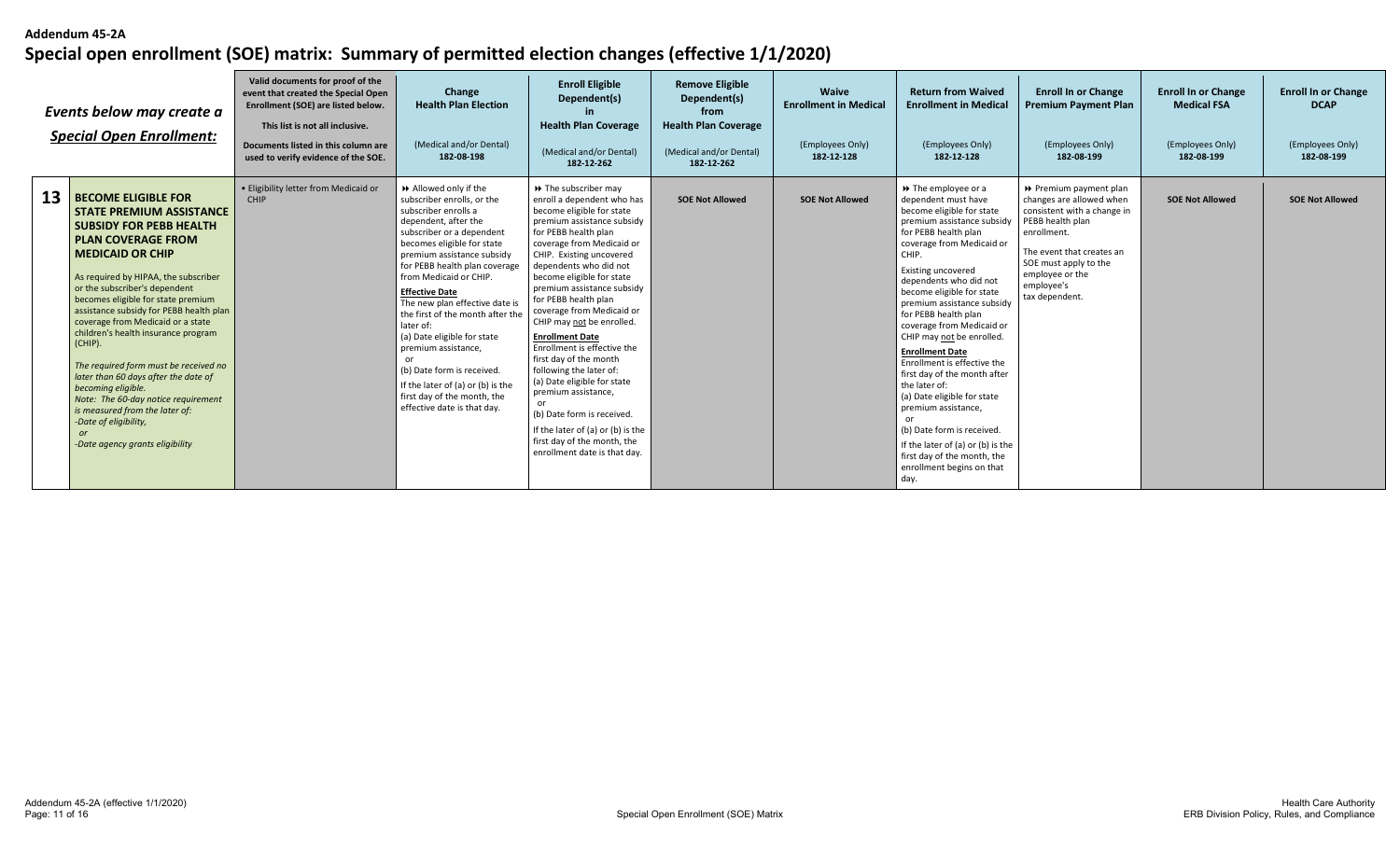| Events below may create a<br><b>Special Open Enrollment:</b>                                                                                                                                                                                                                                                                                                                                                                                                                                                                                                                                                                                                                                                                                                                                                                                                                                                                                                                                                                                                                                                                                                                                                                                                                                                                                                                                                                                              | Valid documents for proof of the<br>event that created the Special Open<br>Enrollment (SOE) are listed below.<br>This list is not all inclusive.<br>Documents listed in this column are<br>used to verify evidence of the SOE.                                                                                                                                                           | Change<br><b>Health Plan Election</b><br>(Medical and/or Dental)<br>182-08-198                                                                                                                                                                                                                                                                                                                                                                                                                                                                                                                                                                                                                                                                                                                                                                                                                                                                                                                                                                                                                                                                                                                                                                                                                | <b>Enroll Eligible</b><br>Dependent(s)<br>in<br><b>Health Plan Coverage</b><br>(Medical and/or Dental)<br>182-12-262 | <b>Remove Eligible</b><br>Dependent(s)<br>from<br><b>Health Plan Coverage</b><br>(Medical and/or Dental)<br>182-12-262 | Waive<br><b>Enrollment in Medical</b><br>(Employees Only)<br>182-12-128                                                                                                                                                                                                                                                                           | <b>Return from Waived</b><br><b>Enrollment in Medical</b><br>(Employees Only)<br>182-12-128                                                                                                                                                                                                                                                              | <b>Enroll In or Change</b><br>Premium Payment Plan<br>(Employees Only)<br>182-08-199                                                                                                                                          | <b>Enroll In or Change</b><br><b>Medical FSA</b><br>(Employees Only)<br>182-08-199                                                                                                                                                                                                                                                                                                                                                                                                                                                                                                                                                                                                                                            | <b>Enroll In or Change</b><br><b>DCAP</b><br>(Employees Only)<br>182-08-199 |
|-----------------------------------------------------------------------------------------------------------------------------------------------------------------------------------------------------------------------------------------------------------------------------------------------------------------------------------------------------------------------------------------------------------------------------------------------------------------------------------------------------------------------------------------------------------------------------------------------------------------------------------------------------------------------------------------------------------------------------------------------------------------------------------------------------------------------------------------------------------------------------------------------------------------------------------------------------------------------------------------------------------------------------------------------------------------------------------------------------------------------------------------------------------------------------------------------------------------------------------------------------------------------------------------------------------------------------------------------------------------------------------------------------------------------------------------------------------|------------------------------------------------------------------------------------------------------------------------------------------------------------------------------------------------------------------------------------------------------------------------------------------------------------------------------------------------------------------------------------------|-----------------------------------------------------------------------------------------------------------------------------------------------------------------------------------------------------------------------------------------------------------------------------------------------------------------------------------------------------------------------------------------------------------------------------------------------------------------------------------------------------------------------------------------------------------------------------------------------------------------------------------------------------------------------------------------------------------------------------------------------------------------------------------------------------------------------------------------------------------------------------------------------------------------------------------------------------------------------------------------------------------------------------------------------------------------------------------------------------------------------------------------------------------------------------------------------------------------------------------------------------------------------------------------------|----------------------------------------------------------------------------------------------------------------------|------------------------------------------------------------------------------------------------------------------------|---------------------------------------------------------------------------------------------------------------------------------------------------------------------------------------------------------------------------------------------------------------------------------------------------------------------------------------------------|----------------------------------------------------------------------------------------------------------------------------------------------------------------------------------------------------------------------------------------------------------------------------------------------------------------------------------------------------------|-------------------------------------------------------------------------------------------------------------------------------------------------------------------------------------------------------------------------------|-------------------------------------------------------------------------------------------------------------------------------------------------------------------------------------------------------------------------------------------------------------------------------------------------------------------------------------------------------------------------------------------------------------------------------------------------------------------------------------------------------------------------------------------------------------------------------------------------------------------------------------------------------------------------------------------------------------------------------|-----------------------------------------------------------------------------|
| 14<br><b>GAIN OR LOSE ELIGIBILITY</b><br>FOR MEDICARE, OR ENROLL<br>OR CANCEL ENROLLMENT IN<br><b>MEDICARE PART D</b><br>The subscriber or the subscriber's<br>dependent:<br>-becomes entitled (enrolled) to<br>Medicare, or<br>-loses eligibility for Medicare:<br>If the subscriber's current health plan<br>becomes unavailable due to the<br>subscriber's or their dependent's<br>entitlement to Medicare, the<br>subscriber must select a new health<br>plan as described in WAC 182-08-<br>$196(2)$ .<br>The required form must be received no<br>later than 60 days after the date of<br>gaining or losing eligibility for<br>Medicare.<br>Note: The subscriber may not change<br>their dental plan under this SOE event.<br>Note: For gaining eligibility, the 60-day<br>notice requirement is measured from<br>the later of:<br>-Date of eligibility,<br>-Date Federal Government entity<br>grants eligibility<br>For retirees, survivors, or elected<br>state officials looking to enroll in a<br><b>PEBB Medicare Supplement Plan:</b><br>A subscriber has 6 months from the<br>date of their or their dependent's<br>enrollment in Medicare Part B to enroll<br>in a PEBB Medicare supplement plan<br>for which they or their dependent is<br>eligible. The forms must be received by<br>the PEBB Program no later than 6<br>months after the enrollment in<br>Medicare Part B for either the<br>subscriber or the subscriber's<br>dependent. | · Medicare benefit verification letter:<br>or<br>• Copy of Medicare card; or<br>. Notice of Denial of Medicare<br>coverage; or<br>· Social Security denial letter; or<br>· Medicare Entitlement or Cessation<br>of Disability form; or<br>· Letter confirming enrollment or<br>cancellation of Medicare Part D<br>coverage; or<br>· Letter of declination of<br>Medicare Part D coverage | Allowed when the<br>subscriber or the subscriber's<br>dependent becomes entitled<br>to Medicare, or loses eligibility<br>for Medicare.<br><b>Effective Date for Gaining or</b><br><b>Losing Eligibility for Medicare</b><br>The new medical plan<br>effective date is the first of the<br>month after the later of:<br>(a) Date entitled to Medicare,<br>or date of loss of eligibility for<br>Medicare. or<br>(b) Date form is received.<br>If the later of (a) or (b) is the<br>first day of the month, the<br>effective date is that day.<br><b>EXCEPTION: When enrolling</b><br>and dis-enrolling from a<br>Medicare A dvantage plan, a<br>subscriber may choose an<br>effective date of up to three<br>months after the date in which<br>PEBB receives the completed<br>enrollment or disenrollment<br>forms. Forms must be<br>received prior to the effective<br>month for enrollment or<br>disenrollment.<br><b>Effective Date for Enrollment</b><br>or Disenrollment in Medicare<br>Part D<br>For retirees, survivors, and<br>elected/appointed officials<br>the new medical plan effective<br>date is the first of the month<br>after the later of:<br>(a) The date of enrollment or<br>disenrollment from a<br>Medicare Part D plan.<br>or<br>(b) The date the form is<br>received. | <b>SOE Not Allowed</b>                                                                                               | <b>SOE Not Allowed</b>                                                                                                 | Allowed only if the<br>employee enrolls in<br>Medicare.<br><b>Waive Date</b><br>Waive coverage the last day<br>of the month of the later of:<br>(a) Date eligible for<br>Medicare,<br>or<br>(b) Date form is received.<br>If the later of (a) or (b) is the<br>first day of the month, the<br>waive date is the last day of<br>the previous month | Allowed only if the<br>employee lost eligibility for<br>Medicare.<br><b>Enrollment Date</b><br>Enrollment is effective the<br>first day of the month after<br>the later of:<br>(a) Date of loss of Medicare<br>or<br>(b) Date form is received.<br>If the later of (a) or (b) is the<br>first day of the month, the<br>enrollment begins on that<br>day. | ▶ Premium payment plan<br>changes are allowed when<br>consistent with a change in<br>PEBB health plan<br>enrollment.<br>The event that creates an<br>SOE must apply to the<br>employee or the<br>employee's<br>tax dependent. | $\triangleright$ If the employee or a tax<br>dependent gains Medicare<br>eligibility, the employee<br>may decrease election or<br>revoke enrollment.<br>If the employee or a tax<br>dependent loses Medicare<br>eligibility, the employee<br>may increase election or<br>enroll in coverage.<br>The enrollment or change is<br>effective the first day of the<br>month following the later<br>of:<br>(a) Date entitled to<br>Medicare, date of loss of<br>eligibility for Medicare, or<br>date of enrollment or<br>disenrollment from a<br>Medicare Part D plan,<br>(b) Date form is received.<br>If the later of (a) or (b) is the<br>first day of the month, the<br>enrollment or change in<br>election begins on that day. | <b>SOE Not Allowed</b>                                                      |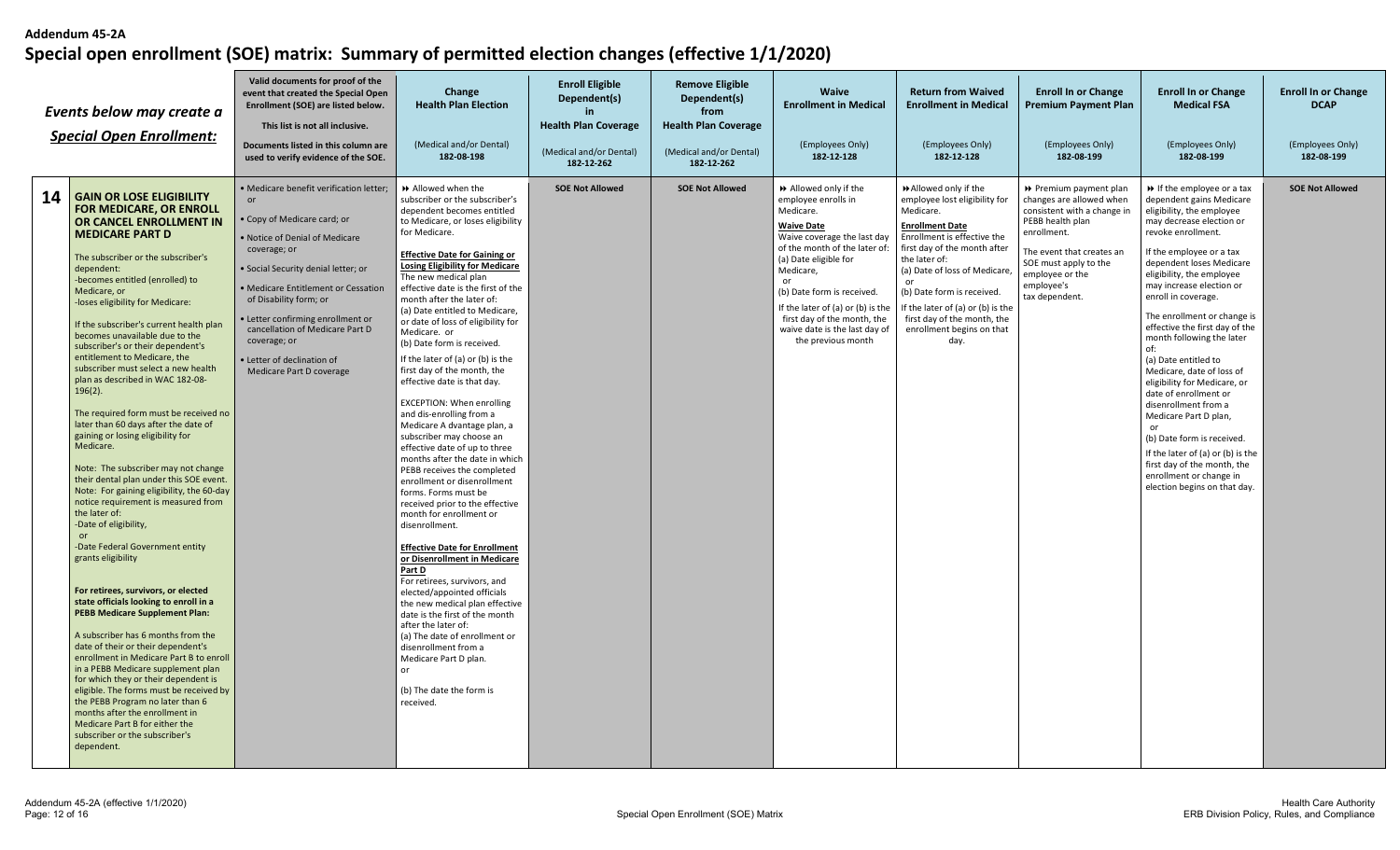| Events below may create a<br><b>Special Open Enrollment:</b> |                                                                                                                                                                                                                                                                                                                                                                                                                                                                                                                                                                         | Valid documents for proof of the<br>event that created the Special Open<br>Enrollment (SOE) are listed below.<br>This list is not all inclusive.<br>Documents listed in this column are<br>used to verify evidence of the SOE. | Change<br><b>Health Plan Election</b><br>(Medical and/or Dental)<br>182-08-198                                                                                                                                                                                                                                                                                                                                                      | <b>Enroll Eligible</b><br>Dependent(s)<br>in.<br><b>Health Plan Coverage</b><br>(Medical and/or Dental)<br>182-12-262 | <b>Remove Eligible</b><br>Dependent(s)<br>from<br><b>Health Plan Coverage</b><br>(Medical and/or Dental)<br>182-12-262 | Waive<br><b>Enrollment in Medical</b><br>(Employees Only)<br>182-12-128 | <b>Return from Waived</b><br><b>Enrollment in Medical</b><br>(Employees Only)<br>182-12-128 | <b>Enroll In or Change</b><br><b>Premium Payment Plan</b><br>(Employees Only)<br>182-08-199                                                                                                                              | <b>Enroll In or Change</b><br><b>Medical FSA</b><br>(Employees Only)<br>182-08-199 | <b>Enroll In or Change</b><br><b>DCAP</b><br>(Employees Only)<br>182-08-199 |
|--------------------------------------------------------------|-------------------------------------------------------------------------------------------------------------------------------------------------------------------------------------------------------------------------------------------------------------------------------------------------------------------------------------------------------------------------------------------------------------------------------------------------------------------------------------------------------------------------------------------------------------------------|--------------------------------------------------------------------------------------------------------------------------------------------------------------------------------------------------------------------------------|-------------------------------------------------------------------------------------------------------------------------------------------------------------------------------------------------------------------------------------------------------------------------------------------------------------------------------------------------------------------------------------------------------------------------------------|-----------------------------------------------------------------------------------------------------------------------|------------------------------------------------------------------------------------------------------------------------|-------------------------------------------------------------------------|---------------------------------------------------------------------------------------------|--------------------------------------------------------------------------------------------------------------------------------------------------------------------------------------------------------------------------|------------------------------------------------------------------------------------|-----------------------------------------------------------------------------|
|                                                              | For retirees, survivors, or elected<br>state officials looking to enroll in or<br>terminate enrollment in Medicare<br>Part D:<br>Retirees, survivors, or elected state<br>officials are prohibited from keeping<br>PEBB medical if they enroll in Medicare<br>Part D. They must either terminate<br>Medicare Part D or enroll in PEBB's<br>Medicare Supplement Plan G. See<br>PEBB Program Administrative Policy<br>26-1 for details.<br>The required form must be received no<br>later than 60 days after enrolling or<br>cancelling enrollment in Medicare Part<br>D. |                                                                                                                                                                                                                                |                                                                                                                                                                                                                                                                                                                                                                                                                                     |                                                                                                                       |                                                                                                                        |                                                                         |                                                                                             |                                                                                                                                                                                                                          |                                                                                    |                                                                             |
| 15                                                           | <b>HEALTH PLAN</b><br><b>BECOMES UNAVAILABLE</b><br>The subscriber or the subscriber's<br>dependent's current health plan<br>becomes unavailable because the<br>subscriber or enrolled dependent is no<br>longer eligible for a health savings<br>account (HSA). HCA may require<br>evidence that the subscriber or the<br>subscriber's dependent is no longer<br>eligible for an HSA.<br>The required form must be received no<br>later than 60 days after the date the<br>health plan becomes unavailable.                                                            | • Cancellation letter from HDHP; or<br>• Coverage confirmation in a new<br>health plan; or<br>· Medicare entitlement letter; or<br>• Copy of current tax return claiming<br>you as a dependent                                 | >> Allowed only when HSA<br>eligibility is lost.<br><b>Effective Date</b><br>The new plan effective date is<br>the first of the month after the<br>later of:<br>(a) Date current health plan<br>becomes unavailable due to<br>loss of eligibility for a health<br>savings account (HSA),<br>or<br>(b) Date form is received.<br>If the later of $(a)$ or $(b)$ is the<br>first day of the month, the<br>effective date is that day. | <b>SOE Not Allowed</b>                                                                                                | <b>SOE Not Allowed</b>                                                                                                 | <b>SOE Not Allowed</b>                                                  | <b>SOE Not Allowed</b>                                                                      | Premium payment plan<br>changes are allowed when<br>consistent with a change in<br>PEBB health plan<br>enrollment.<br>The event that creates an<br>SOE must apply to the<br>employee or the<br>employee's tax dependent. | <b>SOE Not Allowed</b>                                                             | <b>SOE Not Allowed</b>                                                      |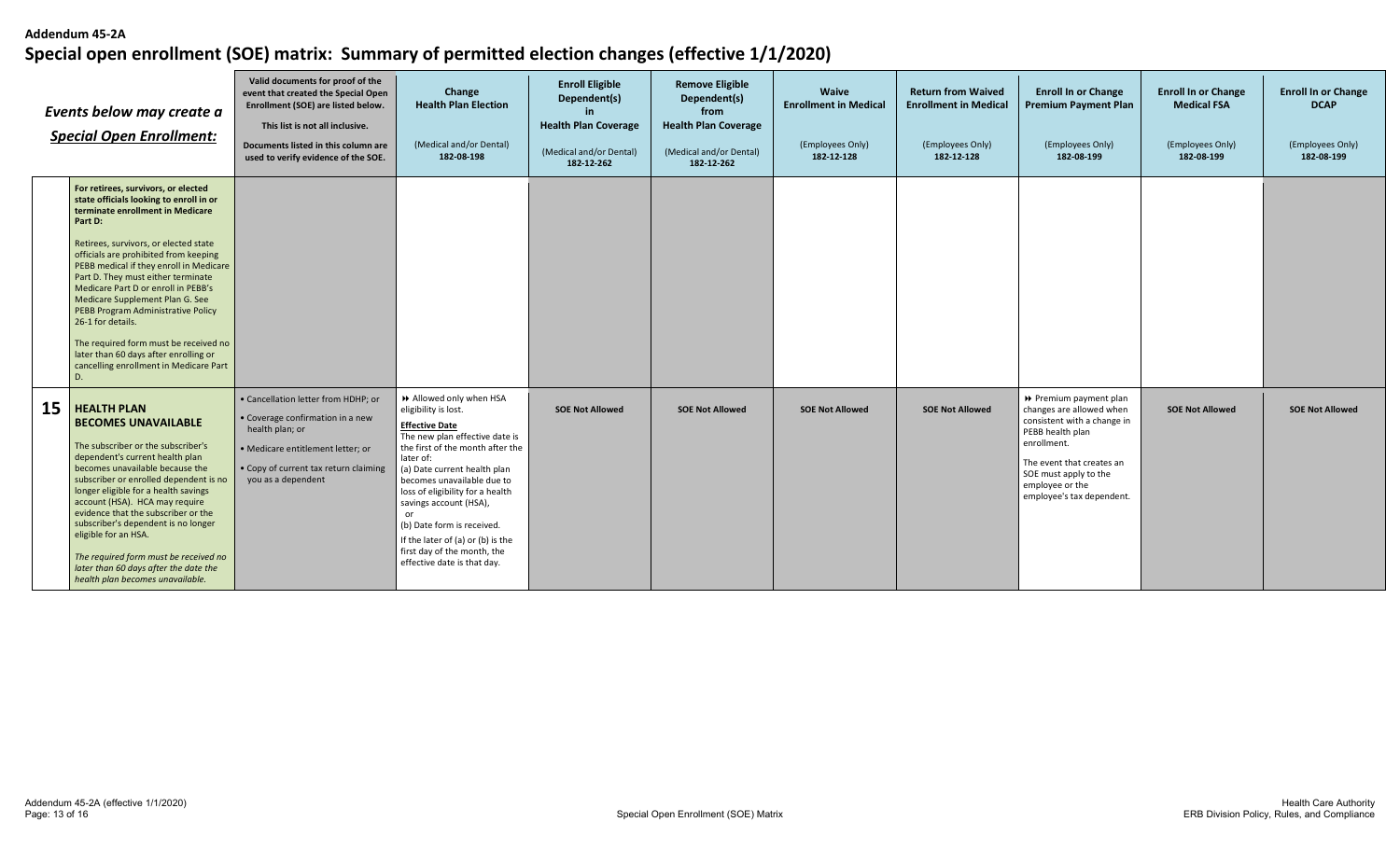| Events below may create a<br><b>Special Open Enrollment:</b> |                                                                                                                                                                                                                                                                                                                                                                                                                                                                                                                                                                                                                                                                           | Valid documents for proof of the<br>event that created the Special Open<br>Enrollment (SOE) are listed below.<br>This list is not all inclusive.<br>Documents listed in this column are<br>used to verify evidence of the SOE.                                                                                | Change<br><b>Health Plan Election</b><br>(Medical and/or Dental)<br>182-08-198                                                                                                                                                                                                                                                                                             | <b>Enroll Eligible</b><br>Dependent(s)<br><b>Health Plan Coverage</b><br>(Medical and/or Dental)<br>182-12-262 | <b>Remove Eligible</b><br>Dependent(s)<br>from<br><b>Health Plan Coverage</b><br>(Medical and/or Dental)<br>182-12-262 | <b>Waive</b><br><b>Enrollment in Medical</b><br>(Employees Only)<br>182-12-128 | <b>Return from Waived</b><br><b>Enrollment in Medical</b><br>(Employees Only)<br>182-12-128 | <b>Enroll In or Change</b><br><b>Premium Payment Plan</b><br>(Employees Only)<br>182-08-199                                                                                                                                | <b>Enroll In or Change</b><br><b>Medical FSA</b><br>(Employees Only)<br>182-08-199 | <b>Enroll In or Change</b><br><b>DCAP</b><br>(Employees Only)<br>182-08-199                                                                                                                                                                                                                                                                                                                                                                                                                     |
|--------------------------------------------------------------|---------------------------------------------------------------------------------------------------------------------------------------------------------------------------------------------------------------------------------------------------------------------------------------------------------------------------------------------------------------------------------------------------------------------------------------------------------------------------------------------------------------------------------------------------------------------------------------------------------------------------------------------------------------------------|---------------------------------------------------------------------------------------------------------------------------------------------------------------------------------------------------------------------------------------------------------------------------------------------------------------|----------------------------------------------------------------------------------------------------------------------------------------------------------------------------------------------------------------------------------------------------------------------------------------------------------------------------------------------------------------------------|----------------------------------------------------------------------------------------------------------------|------------------------------------------------------------------------------------------------------------------------|--------------------------------------------------------------------------------|---------------------------------------------------------------------------------------------|----------------------------------------------------------------------------------------------------------------------------------------------------------------------------------------------------------------------------|------------------------------------------------------------------------------------|-------------------------------------------------------------------------------------------------------------------------------------------------------------------------------------------------------------------------------------------------------------------------------------------------------------------------------------------------------------------------------------------------------------------------------------------------------------------------------------------------|
|                                                              | 16 CONTINUITY OF CARE<br>The subscriber or the subscriber's<br>dependent experiences a disruption of<br>care for active and ongoing treatment<br>that could function as a reduction in<br>benefits for the subscriber or the<br>subscriber's dependent.<br>A subscriber may not change their<br>health plan election if the subscriber's<br>or dependent's physician stops<br>participation with the subscriber's<br>health plan unless the PEBB Program<br>determines that a continuity of care<br>issue exists. (See WAC 182-08-198 for<br>specific circumstances).<br>The required form must be received no<br>later than 60 days after the date of the<br>disruption. | • Submit request for a plan change to<br>the Health Care Authority:<br>PEBB Program<br>PO Box 42684<br>Olympia, WA 98504-5502                                                                                                                                                                                 | Allowed only if meeting a<br>specific circumstance<br>described in WAC 182-08-<br>198(2)(k).<br><b>Effective Date</b><br>The new plan effective date is<br>the first of the month after the<br>later of:<br>(a) Date of disruption,<br>or<br>(b) Date form is received.<br>If the later of (a) or (b) is the<br>first day of the month, the<br>effective date is that day. | <b>SOE Not Allowed</b>                                                                                         | <b>SOE Not Allowed</b>                                                                                                 | <b>SOE Not Allowed</b>                                                         | <b>SOE Not Allowed</b>                                                                      | ▶ Premium payment plan<br>changes are allowed when<br>consistent with a change in<br>PEBB health plan<br>enrollment.<br>The event that creates an<br>SOE must apply to the<br>employee or the<br>employee's tax dependent. | <b>SOE Not Allowed</b>                                                             | <b>SOE Not Allowed</b>                                                                                                                                                                                                                                                                                                                                                                                                                                                                          |
|                                                              | 17 CHANGE DEPENDENT<br><b>CARE PROVIDER</b><br><b>(WITH INCREASED OR</b><br>  DECREASED COST)<br>If the employee changes dependent<br>care provider, the change to DCAP can<br>reflect the cost of the new provider,<br>provided the dependent care provider<br>is not a qualifying relative of the<br>employee as defined in Internal<br>Revenue Code Section 152.<br>The required form must be received no<br>later than 60 days after the date of the<br>cost change.                                                                                                                                                                                                  | • Letter from both the current and<br>new daycare providers stating the<br>premium amount for qualifying<br>individuals and the due date; or<br>. Billing statement from both the<br>current and new daycare providers<br>stating the premium amount for<br>qualifying individuals and the<br>statement date. | <b>SOE Not Allowed</b>                                                                                                                                                                                                                                                                                                                                                     | <b>SOE Not Allowed</b>                                                                                         | <b>SOE Not Allowed</b>                                                                                                 | <b>SOE Not Allowed</b>                                                         | <b>SOE Not Allowed</b>                                                                      | <b>SOE Not Allowed</b>                                                                                                                                                                                                     | <b>SOE Not Allowed</b>                                                             | >> The change must be<br>consistent with the<br>increased or decreased cost<br>of services of the new<br>provider for an IRC Section<br>21(b)(1) qualifying<br>individual.<br>The enrollment or change is<br>effective the first day of the<br>month following the later<br>of:<br>(a) Date of cost increase or<br>decrease,<br>or<br>(b) Date form is received.<br>If the later of (a) or (b) is the<br>first day of the month, the<br>enrollment or change in<br>election begins on that day. |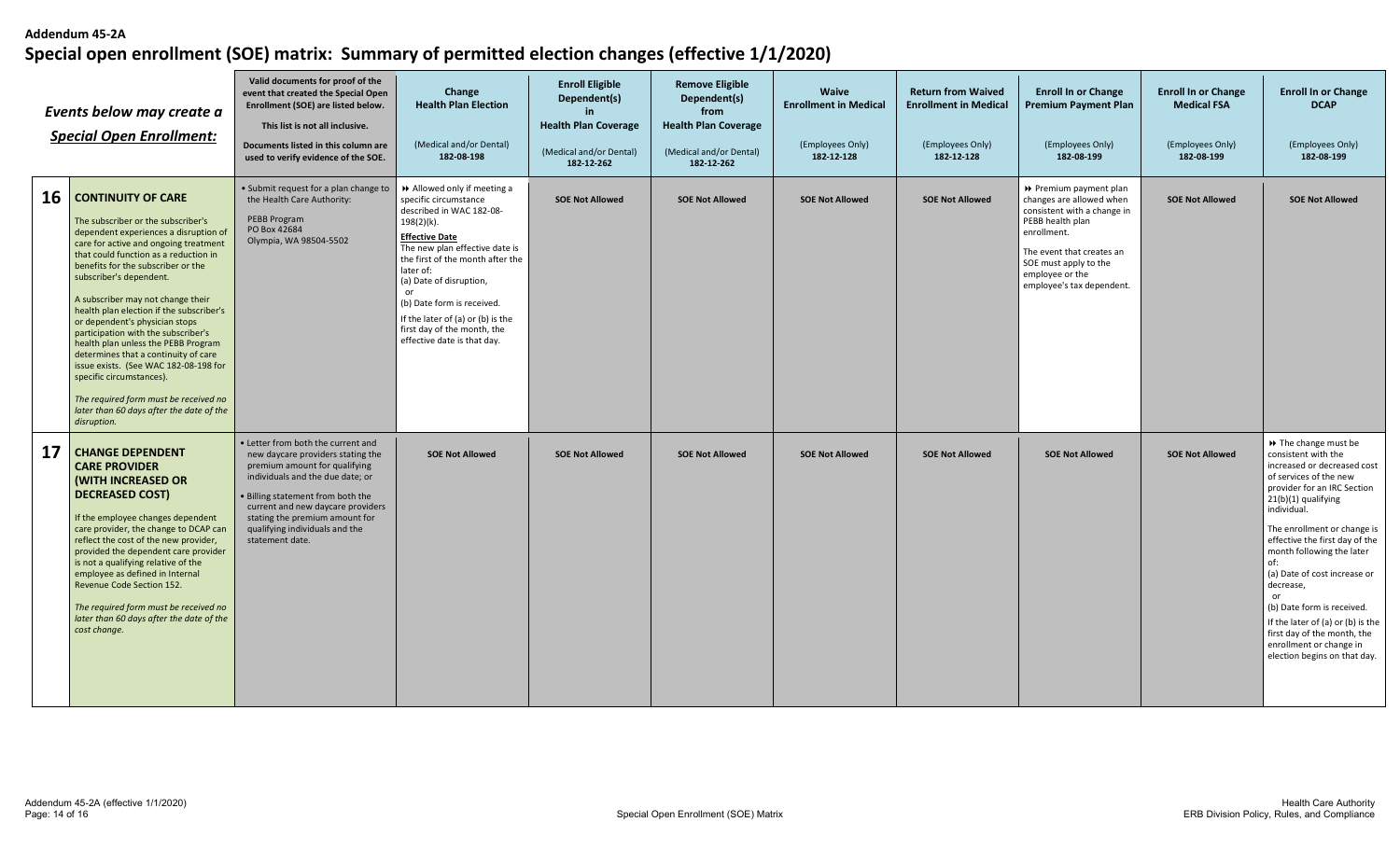| Events below may create a<br><b>Special Open Enrollment:</b> |                                                                                                                                                                                                                                                                                                                                                                                                                                    | Valid documents for proof of the<br>event that created the Special Open<br>Enrollment (SOE) are listed below.<br>This list is not all inclusive.<br>Documents listed in this column are<br>used to verify evidence of the SOE.                                                                                                                                           | Change<br><b>Health Plan Election</b><br>(Medical and/or Dental)<br>182-08-198 | <b>Enroll Eligible</b><br>Dependent(s)<br><b>Health Plan Coverage</b><br>(Medical and/or Dental)<br>182-12-262 | <b>Remove Eligible</b><br>Dependent(s)<br>from<br><b>Health Plan Coverage</b><br>(Medical and/or Dental)<br>182-12-262 | <b>Waive</b><br><b>Enrollment in Medical</b><br>(Employees Only)<br>182-12-128 | <b>Return from Waived</b><br><b>Enrollment in Medical</b><br>(Employees Only)<br>182-12-128 | <b>Enroll In or Change</b><br><b>Premium Payment Plan</b><br>(Employees Only)<br>182-08-199 | <b>Enroll In or Change</b><br><b>Medical FSA</b><br>(Employees Only)<br>182-08-199 | <b>Enroll In or Change</b><br><b>DCAP</b><br>(Employees Only)<br>182-08-199                                                                                                                                                                                                                                                                                                                                                                                                                            |
|--------------------------------------------------------------|------------------------------------------------------------------------------------------------------------------------------------------------------------------------------------------------------------------------------------------------------------------------------------------------------------------------------------------------------------------------------------------------------------------------------------|--------------------------------------------------------------------------------------------------------------------------------------------------------------------------------------------------------------------------------------------------------------------------------------------------------------------------------------------------------------------------|--------------------------------------------------------------------------------|----------------------------------------------------------------------------------------------------------------|------------------------------------------------------------------------------------------------------------------------|--------------------------------------------------------------------------------|---------------------------------------------------------------------------------------------|---------------------------------------------------------------------------------------------|------------------------------------------------------------------------------------|--------------------------------------------------------------------------------------------------------------------------------------------------------------------------------------------------------------------------------------------------------------------------------------------------------------------------------------------------------------------------------------------------------------------------------------------------------------------------------------------------------|
| 18                                                           | <b>CHANGED NUMBER</b><br><b>OF DCAP QUALIFYING</b><br><b>INDIVIDUALS</b><br>The employee or the employee's<br>spouse experiences a change in the<br>number of qualifying individuals as<br>defined in IRC Section 21 (b)(1).<br>The required form must be received no<br>later than 60 days after the date of the<br>change.                                                                                                       | • Letter from the dependent care<br>provider confirming the number of<br>qualifying individuals enrolled in<br>services, the change in premium,<br>and the effective date of change; or<br>. Two billing statements that include<br>the number of qualifying individuals<br>enrolled in each month, the<br>premium amount due for each<br>month, and the statement date. | <b>SOE Not Allowed</b>                                                         | <b>SOE Not Allowed</b>                                                                                         | <b>SOE Not Allowed</b>                                                                                                 | <b>SOE Not Allowed</b>                                                         | <b>SOE Not Allowed</b>                                                                      | <b>SOE Not Allowed</b>                                                                      | <b>SOE Not Allowed</b>                                                             | → The change must be<br>consistent with the<br>increased or decreased<br>number of IRC Section<br>21(b)(1) qualifying<br>individuals.<br>The enrollment or change is<br>effective the first day of the<br>month following the later<br>of:<br>(a) Date of change in<br>number of IRC Section<br>21(b)(1) qualifying<br>individuals,<br>or<br>(b) Date form is received.<br>If the later of (a) or (b) is the<br>first day of the month, the<br>enrollment or change in<br>election begins on that day. |
| 19                                                           | <b>CHANGED COST OF</b><br><b>DEPENDENT CARE</b><br>The employee's dependent care<br>provider imposes a change in the cost<br>of dependent care, provided the<br>dependent care provider is not a<br>relative as defined in Section 152 (a)(1)<br>through (8), incorporating the rules of<br>Section 152 (b)(1) and (2) of the IRC.<br>The required form must be received no<br>later than 60 days after the date of the<br>change. | • Letter from the dependent care<br>provider confirming the change in<br>premium and the current date and<br>the effective date of change; or<br>. Two billing statements that show<br>the change in premium due.<br>Statements must include the<br>premium amount due for each<br>month, and the statement date.                                                        | <b>SOE Not Allowed</b>                                                         | <b>SOE Not Allowed</b>                                                                                         | <b>SOE Not Allowed</b>                                                                                                 | <b>SOE Not Allowed</b>                                                         | <b>SOE Not Allowed</b>                                                                      | <b>SOE Not Allowed</b>                                                                      | <b>SOE Not Allowed</b>                                                             | → The change must be<br>consistent with the<br>increased or decreased cost<br>of dependent care provided<br>to an IRC Section 21(b)(1)<br>qualifying individual.<br>The enrollment or change is<br>effective the first day of the<br>month following the later<br>(a) Date of cost increase or<br>decrease,<br>or<br>(b) Date form is received.<br>If the later of (a) or (b) is the<br>first day of the month, the<br>enrollment or change in<br>election begins on that day.                         |